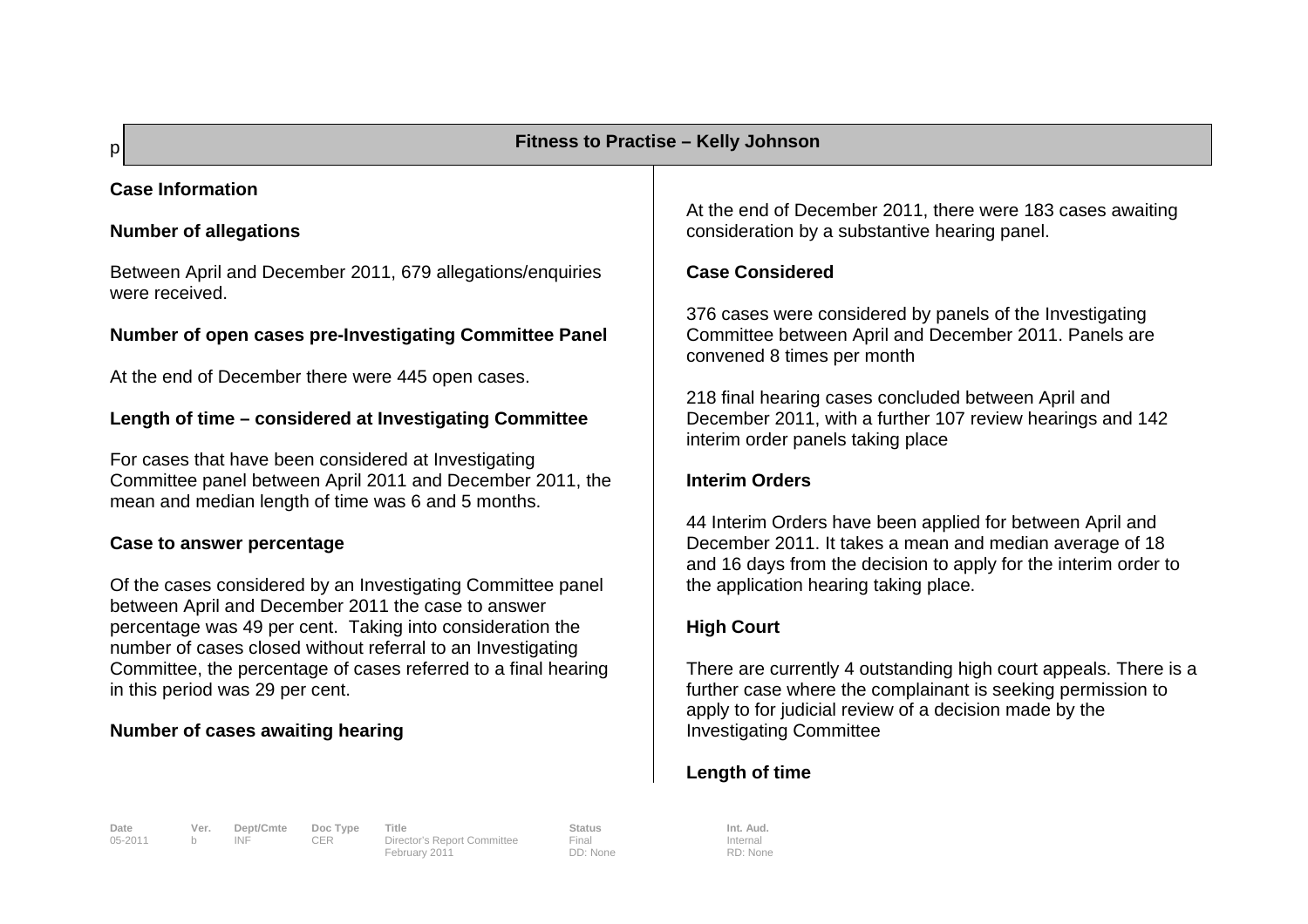The time frame in which the HPC should now be notified that a case is ready to fix has now been reduced from 4 ½ months to 3 1/12 months.

# **Length of time – Considered at Investigating Committee**

For cases that have been considered at Investigating Committee panel between April 2011 and December 2011, the mean and median length of time was 6 and 5 months. As per the previously agreed audit schedule, an item is on this agenda on the number of types and numbers of cases considered by the Investigating Committee.

# **Length of time – Considered at final hearing**

Of the cases that concluded at final hearing between April 2011 and December 2011 the length of time taken for a case to conclude was a mean of 17 months and a median of 15months, which compares to a mean and median of 15 and 14 months for 2010/2011

# **Length of time – Open to Closure (all types)**

Of the cases that were closed between April and December 2011, the mean and median length of time was 9 and 6 months. The closure types include those that were closed without consideration by a panel of the Investigating Committee because they did not meet the standard of acceptance, those that where a no case to answer decision was reached by a

panel of the Investigating Committee and those which were closed by a final hearing panel.

| <b>Number of</b><br><b>Months</b> | <b>Number of</b><br><b>Cases</b> | Percentage<br>of Cases | <b>Cumulative</b><br>Percentage |
|-----------------------------------|----------------------------------|------------------------|---------------------------------|
| $0 - 4$                           | 311                              | 37                     | 37                              |
| $5 - 8$                           | 214                              | 26                     | 63                              |
| $9 - 12$                          | 106                              | 13                     | 76                              |
| $13 - 16$                         | 87                               | 10                     | 86                              |
| 17-20                             | 54                               | 6                      | 93                              |
| $21 - 24$                         | 31                               | 4                      | 97                              |
| 25-28                             | 13                               | $\overline{2}$         | 98                              |
| 29-32                             | 5                                | 1                      | 99                              |
| 33-36                             | 4                                | 0                      | 99                              |
| Over 36                           | 6                                | 1                      | 100                             |
| <b>Total</b>                      | 831                              | 100                    | 100                             |

This demonstrates that more than 75 per cent of cases are concluded within a year of receipt.

# **Numbers of Allegations**

It is now forecast that circa 930 allegations/enquiries will be received over the course of the financial year**.** This includes cases that were previously dealt with as self-referrals through the health and character process. Resources have been reallocated from within the case management team to ensure that case managers continue to manage an average of circa 38 pre ICP cases per month. This allows cases to be chased in accordance with the operating guidance on this topic

**Date Ver. Dept/Cmte Doc Type Title**<br>
05-2011 b INF CER Director's Report Committee Final **Final** Internal 05-2011 b INF CER Director's Report Committee February 2011

Final DD: None

Internal RD: None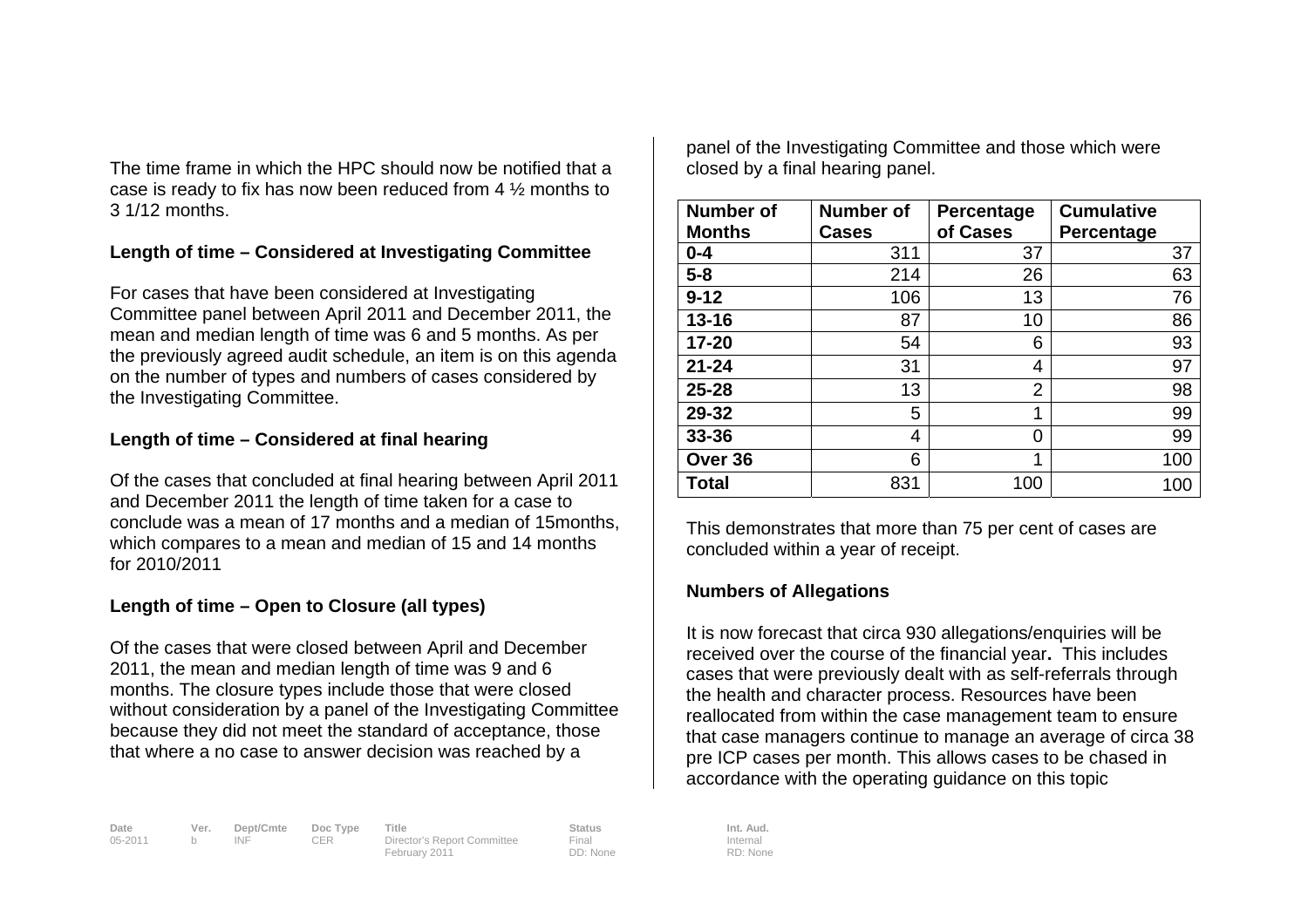# **Referral to Final Hearing**

It is anticipated that the number of cases referred to final hearing will be circa 225. This takes into account the number of cases closed as they do not meet the standard of acceptance and the number of cases closed because there is no case to answer.

# **Number of open cases – Conduct and Competence Committee and Health Committee**

It is anticipated that by the end of the financial year, this figure will be circa 170.

# **Protection of title**

202 complaints about misuse of title were received between April and December 2011. At the end of December there were 30 open cases.

# **Registration Appeals**

Between April and December 2011, 36 new registration appeals were received. At the end of December there was a live case load of 21 cases.

# **Health and Character**

Between April and December 2011, 340 new Health and Character cases were received. At the end of December there was an open case load of 26 cases

# **Meetings and other Stakeholder Events**

# **October 2011**

CHRE Operational Excellence Workshop Australian Health Practitioner Regulation Agency Conference with Counsel Ros Hayles, CHRE Law Commission GSCC – re FTP Seminars General Optical Council Law Commission Advisory Group Media Launch – Protection of Title Campaign Employer Event –London Employer Event – Cardiff GSCC Ministry of Justice.

# **November 2011**

GSCC – Data requirements meeting Kingsley Napley Department of Health Employer Event –Edinburgh Employer Event- Belfast Chinese Ministry of Health Centre for Health Service Economics and Organisation Department of Health

**Date Ver. Dept/Cmte Doc Type Title**<br>
05-2011 b INF CER Director's Report Committee Final **Final** Internal  $05-2011$  b INF

February 2011

Final DD: None Internal RD: None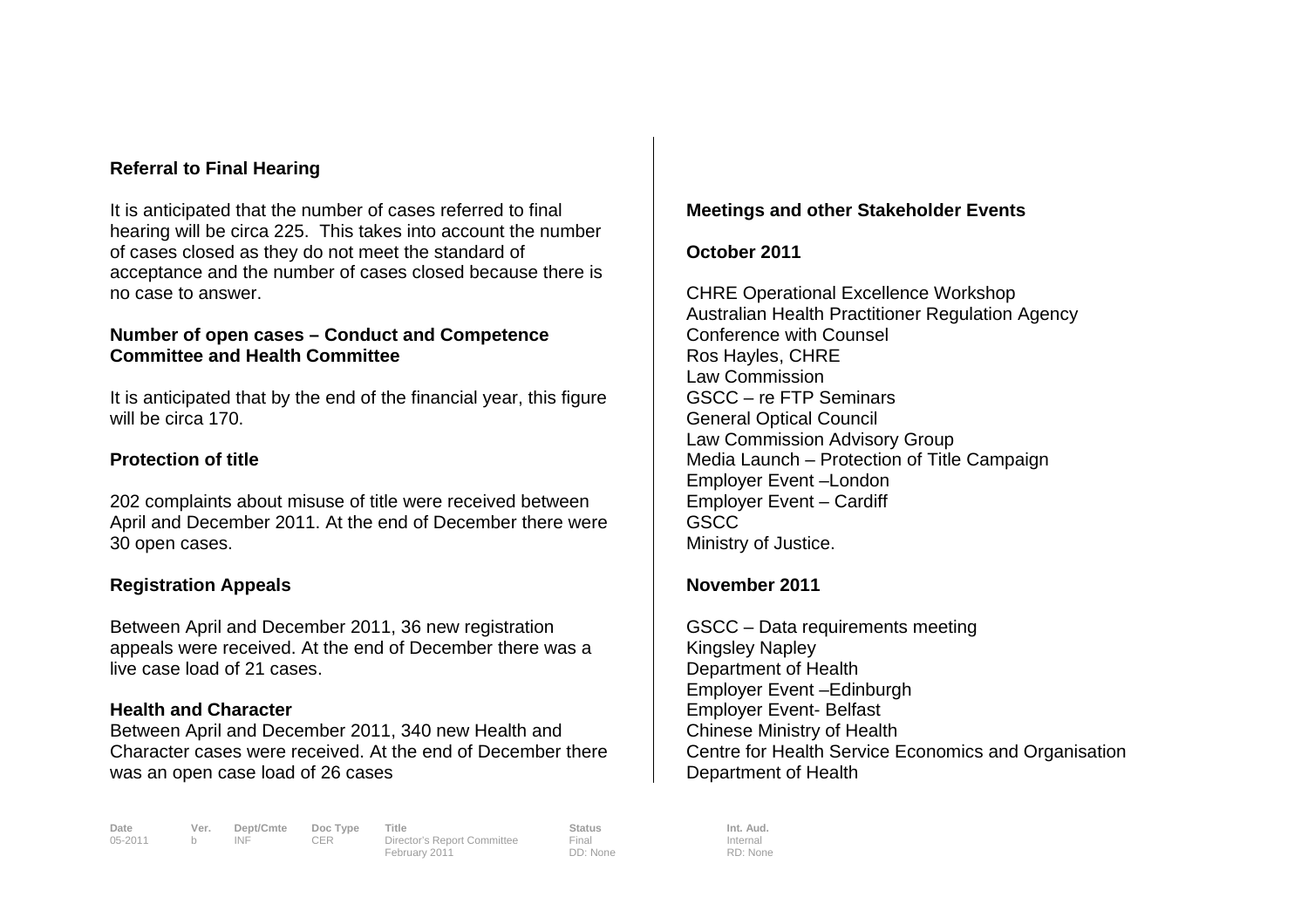Blake Lapthorne Channel 4 **BACP** Law Commission Unite Unison/Unions/Professional Bodies Media Training Ministry of Malaysia Centre for Health Service Economics and Organisation

# **December 2011**

GSCC Seminars\*2 GSCC/Department of Health Tim Spencer-Lane, Law Commission Conference with Counsel Ros Hayles, CHRE Law Commission Unision GSCC Botswana Ministry of Health Kingsley Napley Centre for Health Service Economics and Organisation Department of Health and Care Quality Commission

# **January 2012**

# CLEAR GSCC SWROG Julia Drowne

 $05-2011$  b INF

**Date Ver. Dept/Cmte Doc Type Title**<br>
05-2011 b INF CER Director's Report Committee Final **Final** Internal February 2011

Final DD: None Internal RD: None

Atos Healthcare Kingsley Napley **GSCC** Department of Health Nursing and Midwifery Council CHRE Seminar

# **Resources**

The department is currently operating at the anticipated budgeted head count with no vacant posts.

# **Partners**

Partner recruitment, training and reappointment is on-going.

# **Other**

The work plan update on the FTP Committee agenda provides more detail on the other activity undertaken by the department.

The Executive has also reviewed the recommendations made by CHRE with respect to its audit of the initial stages of the General Chiropractic Council (GCC) and General Pharmaceutical Council (GPhC). No specific actions is required as a result of these recommendations as they are covered for within the FTP work plan or are not matters which affect the HPC.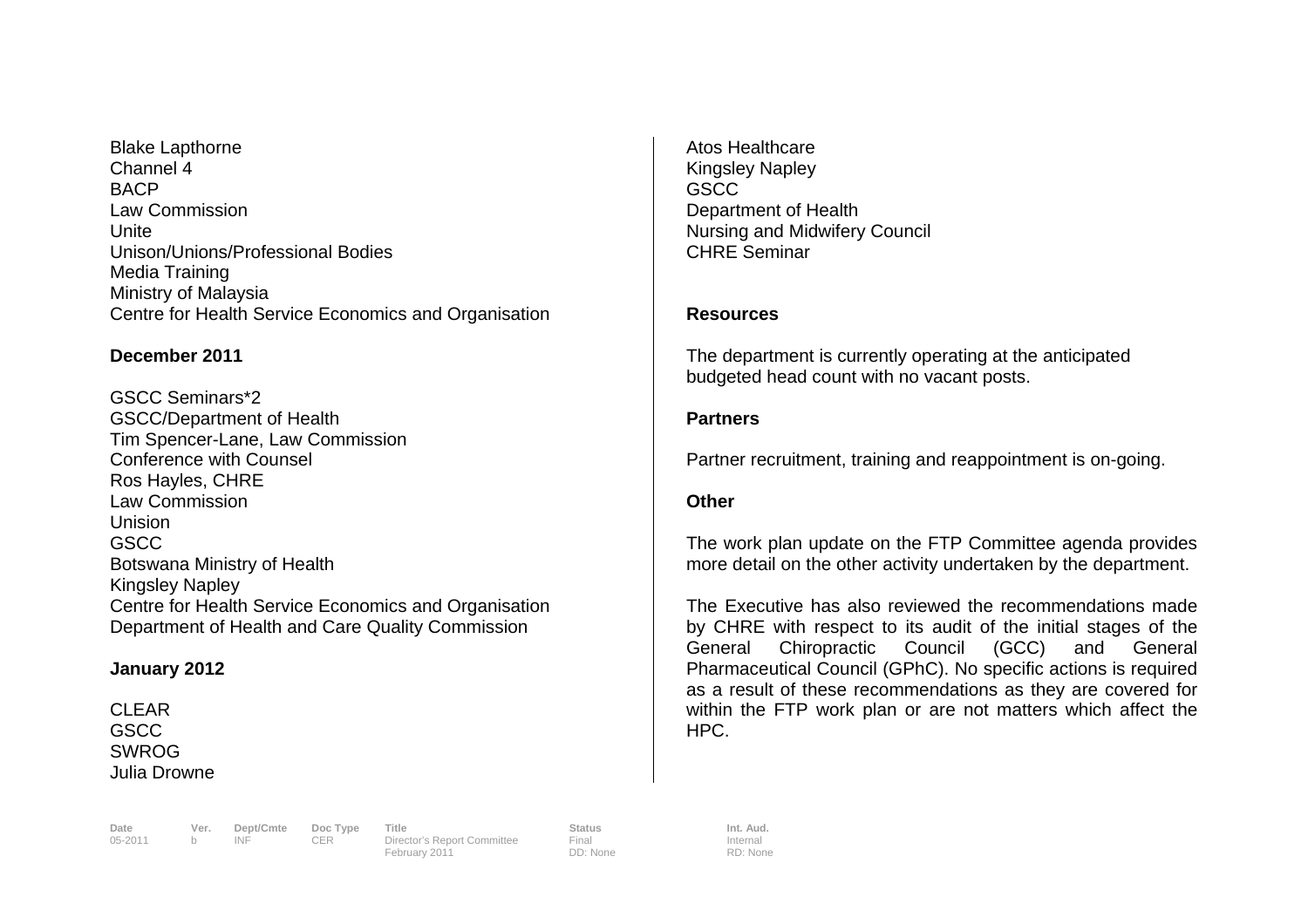**Date Ver. Dept/Cmte Doc Type Title Status Int. Aud.** 05-2011 b INF CER Director's Report Committee Title<br>Director's Report Committee<br>February 2011

Final DD: None Internal RD: None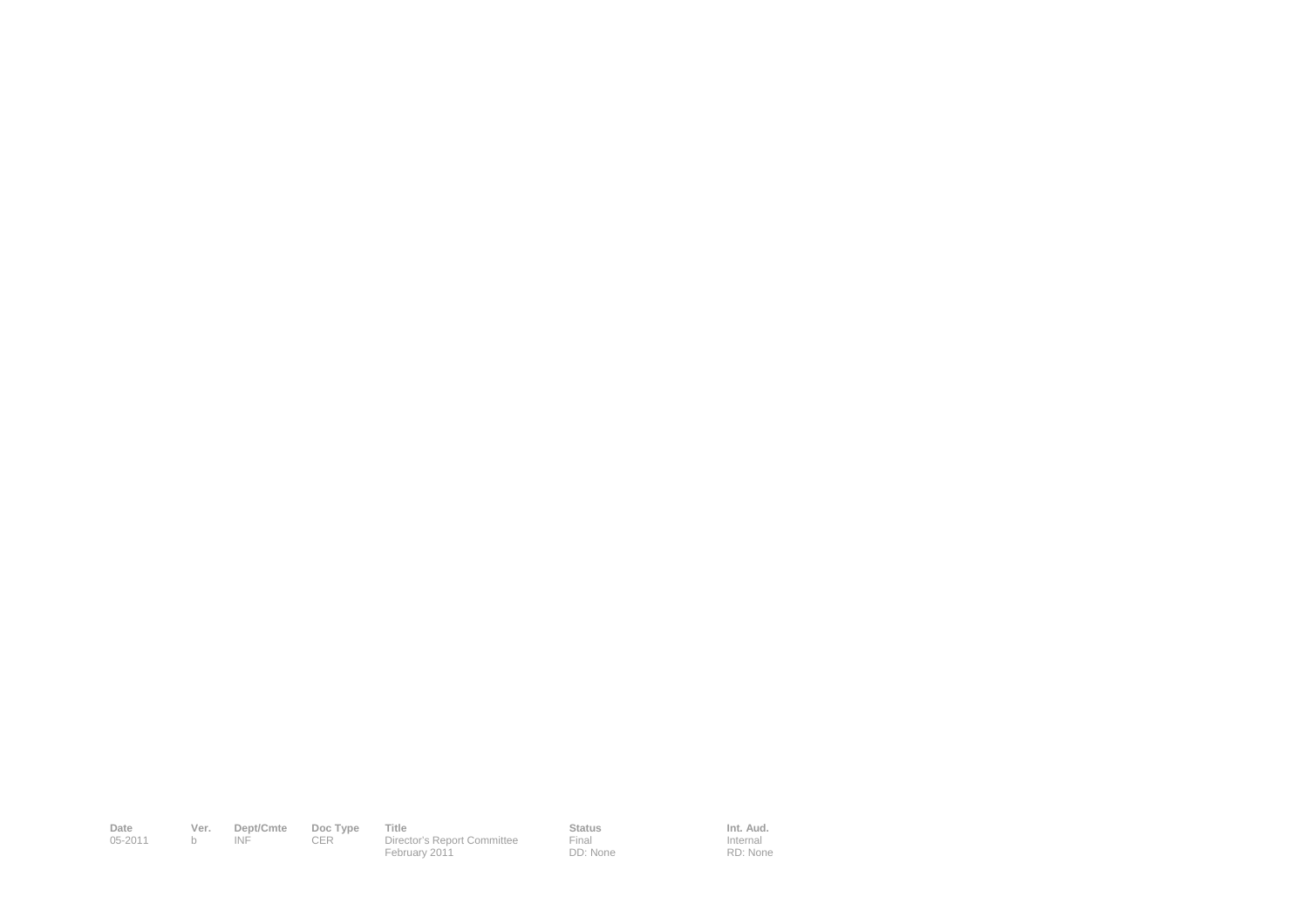# **Management Information Pack**

Marc Seale, Chief Executive & Registrar Fitness to Practise Figures for April 2011 to 2011 to Executive Management Team

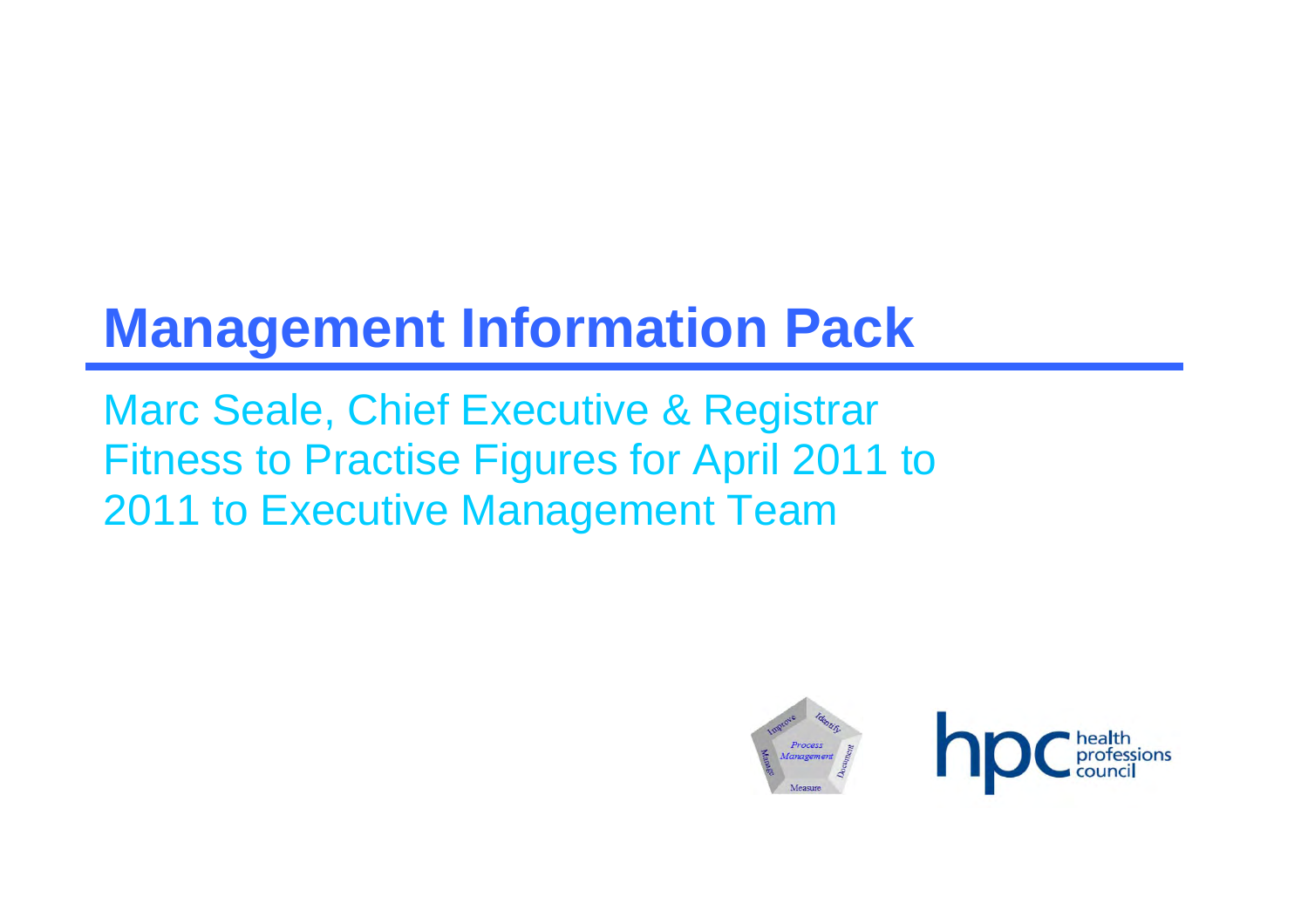# **Figures for April to 2011 Management Reporting Information to Executive Management Team Fitness to Practise**

| <b>Fitness to Practise</b>  | <b>Total Cases Considered</b>                                         | 27 |
|-----------------------------|-----------------------------------------------------------------------|----|
|                             | Enquiries and allegations: source                                     | 28 |
|                             | Enquiries and Allegations: Profession & source of complaint           | 29 |
|                             | Total Investigating Panel decisions and referrals                     | 30 |
|                             | Investigating Panel Decisions by profession and source of allegation  | 31 |
|                             | Interim Orders by profession                                          | 32 |
|                             | Panel Hearings, Decisions Conduct and Competence Committee            | 33 |
|                             | Panel Hearings Decisions Health and Investigating                     | 34 |
|                             | Panel Hearings Decisions CCC and HC Review                            | 35 |
|                             | Final hearings (CCC and HC) representation                            | 36 |
|                             | Hearings: decisions by profession                                     | 37 |
|                             | Length of time: Allegations                                           | 38 |
|                             | Length of time: Cases Investigating Committee 2003-4 to 2009-10       | 39 |
|                             | Allegations made: conclusion of final hearing 2003-4 to 2009-10       | 40 |
|                             | Allegations made - conclusion of final hearing percentages            | 41 |
|                             | Allegations made: Investigating Panel 2003-4 to 2009-10               | 42 |
|                             | Allegations made - Investigating Panel percentages                    | 43 |
|                             | Investigating Panel - Case Conclusion (concluded final hearing cases) | 44 |
|                             | <b>Investigating Panel - Case Conclusion percentages</b>              | 45 |
| <b>Registration Appeals</b> | <b>Registration Appeals</b>                                           | 46 |
| <b>Protection of Title</b>  | Protection of Title                                                   | 47 |
| <b>Health and Character</b> | <b>Health and Character Declarations</b>                              | 48 |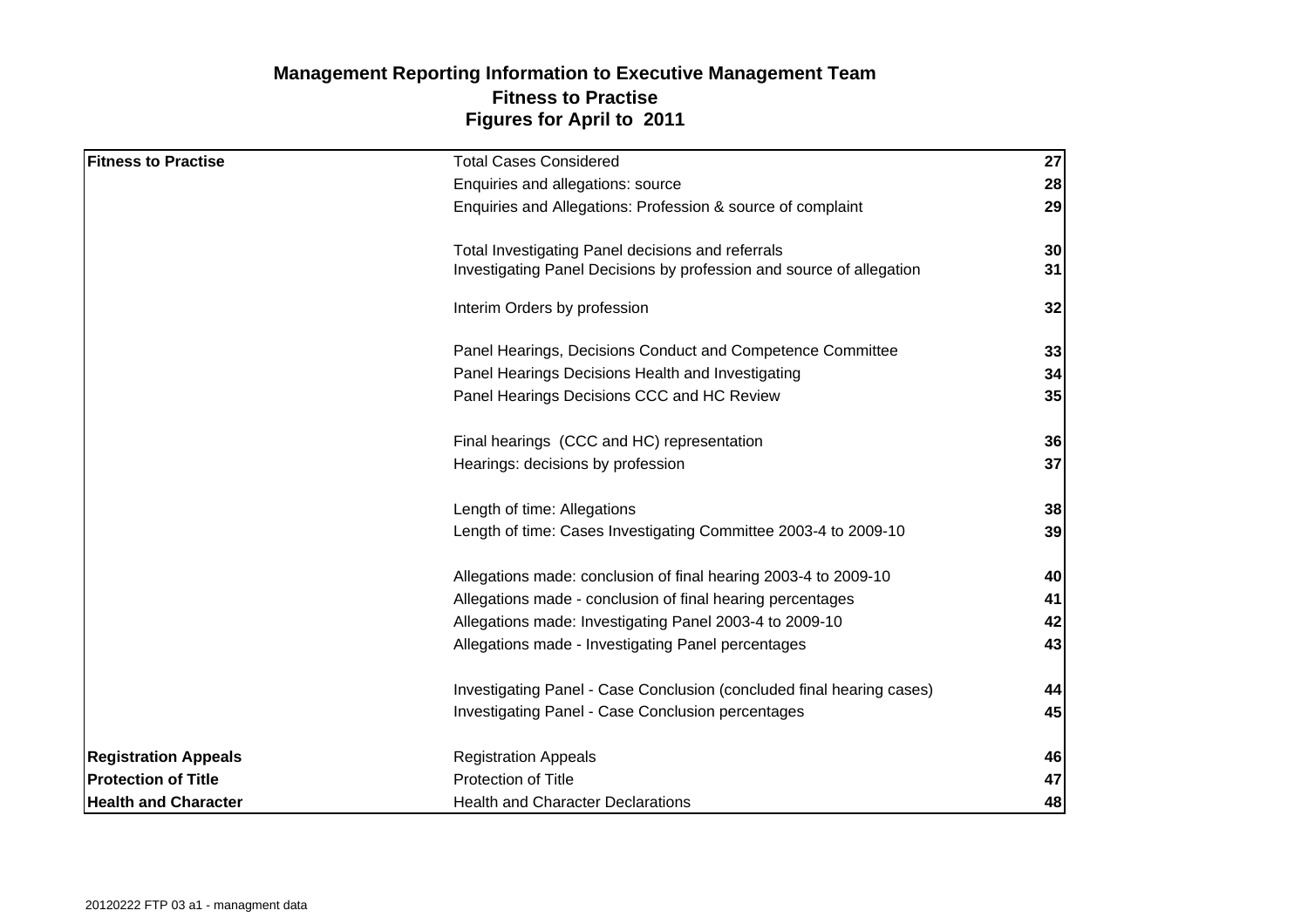

**Total cases considered April 2010 - March 2012 Fitness to Practise Department**



**This table displays how many cases were considered by each type of panel**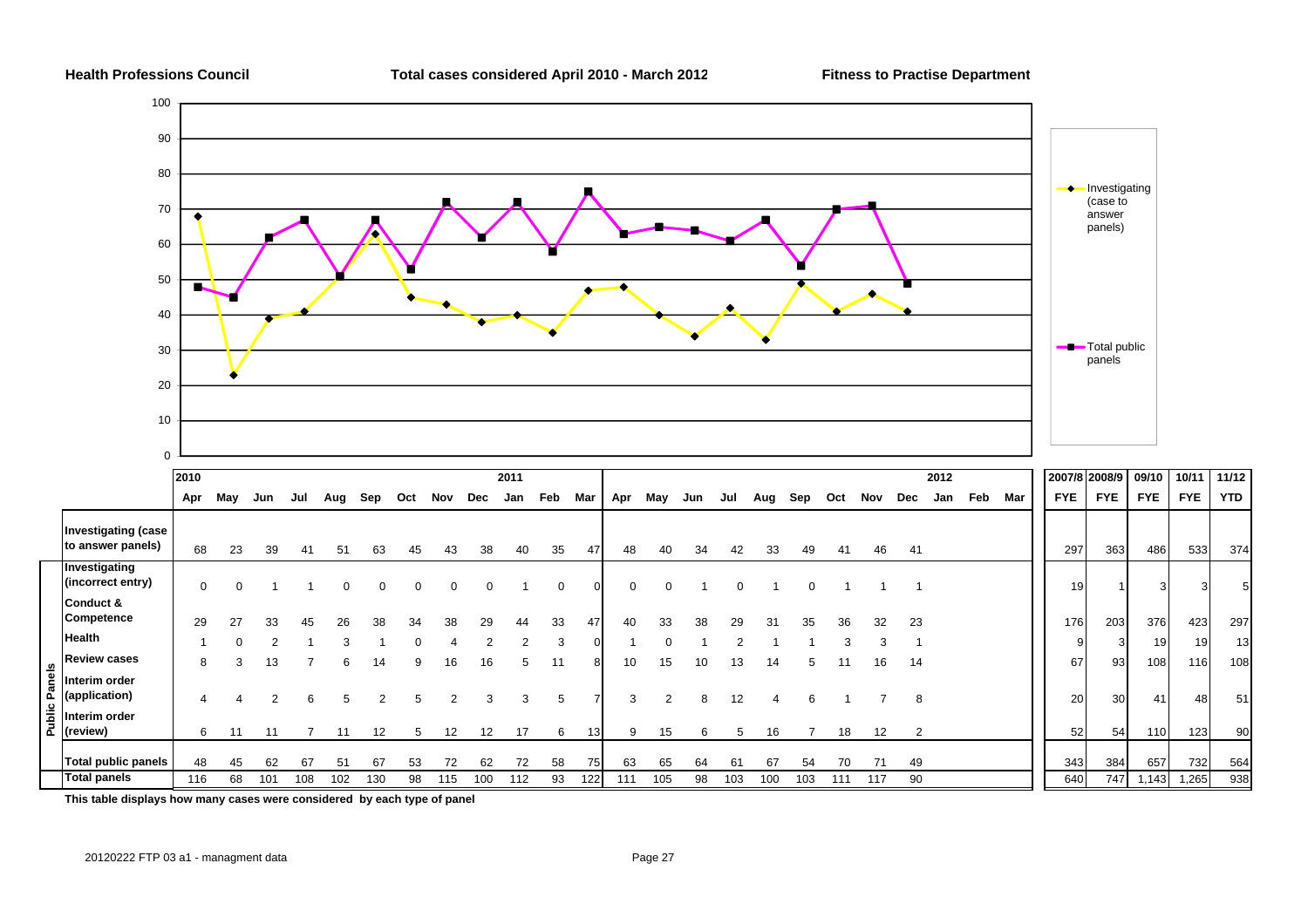

|                      | 0                                         |                      |         |     |     |             |    |         |         |                |          |               |               |                                                                     |         |          |                |          |             |          |          |                |             |                   |              |            |               |            |            |            |            |
|----------------------|-------------------------------------------|----------------------|---------|-----|-----|-------------|----|---------|---------|----------------|----------|---------------|---------------|---------------------------------------------------------------------|---------|----------|----------------|----------|-------------|----------|----------|----------------|-------------|-------------------|--------------|------------|---------------|------------|------------|------------|------------|
|                      |                                           | 2010                 |         |     |     |             |    |         |         |                | 2011     |               |               |                                                                     |         |          |                |          |             |          |          | 2012           |             |                   | 2005/6       | 2006/7     | 2007/8 2008/9 |            | 09/10      | 10/11      | 11/12      |
|                      |                                           |                      | Apr May | Jun | Jul |             |    |         |         |                |          |               |               | Aug Sep Oct Nov Dec Jan Feb Mar Apr May Jun Jul Aug Sep Oct Nov Dec |         |          |                |          |             |          |          |                | Jan Feb Mar |                   | <b>FYE</b>   | <b>FYE</b> | <b>FYE</b>    | <b>FYE</b> | <b>FYE</b> | <b>FYE</b> | <b>YTD</b> |
|                      | <b>Total enquiries</b>                    | 19                   | 17      | 21  | 29  | 17          | 14 | 18      | 30      | 10             | 44       | 26            | 30            | 45                                                                  | 26      | 29       | 48             | 46       | 45          | 49       | 33       | 27             |             |                   |              |            | 109           | 142        | 243        | 275        | 348        |
|                      | Employer                                  | 3                    | 5       | 5   |     |             |    |         |         | $\overline{2}$ |          | 5             | 3             | 8                                                                   | 5       | 3        | $\overline{7}$ | 9        |             |          | 2        | $\overline{2}$ |             |                   |              |            | 44            | 50         | 78         | 48         | 38         |
|                      | <b>Public</b>                             | 8                    |         |     |     |             |    |         |         |                | 18       | 5             |               | 18                                                                  | 6       |          |                | 15       |             | 13       | 10       | -14            |             |                   |              |            | 32            | 42         | 114        | 120        | 102        |
|                      | <b>Police</b>                             | 0                    |         |     |     |             |    |         |         |                |          | $\Omega$      | $\Omega$      | 0                                                                   |         | 0        | 0              | 0        |             |          |          |                |             |                   |              |            | 3             |            |            |            |            |
| Source of enquiry    | <b>Professional body</b>                  | 0                    |         |     |     |             |    |         |         |                |          |               |               |                                                                     |         |          |                |          |             |          |          |                |             |                   | Not recorded |            |               |            |            |            |            |
|                      | <b>Registrant</b>                         |                      |         |     |     |             |    |         |         |                |          |               |               |                                                                     |         |          |                |          |             |          |          |                |             |                   |              |            | 13            | 19         | 18         | 44         | 27         |
|                      | Other                                     |                      |         |     |     |             |    |         |         |                |          |               |               |                                                                     |         |          |                |          |             |          |          |                |             |                   |              |            | 2             | 10         | 14         |            | 13         |
|                      | Article 22(6)/Anon                        |                      |         |     |     |             |    |         |         |                |          |               |               |                                                                     |         |          |                |          |             |          |          |                |             |                   |              |            |               |            |            |            |            |
|                      | <b>Total allegations</b>                  | $\overline{2}$<br>55 | 39      | 27  | 55  | 40          | 34 | 3<br>50 | 3<br>52 | 23             | 13<br>39 | 12<br>31      | 12<br>39      | 18<br>30                                                            | 8<br>42 | 16<br>59 | 27<br>50       | 19<br>39 | 23<br>28    | 23<br>40 | 20<br>24 | 10             |             | 19 #N/A #N/A #N/A | 316          | 322        | 14<br>315     | 15<br>341  | 15<br>529  | 58<br>484  | 164<br>331 |
|                      |                                           |                      |         |     |     |             |    |         |         |                |          |               |               |                                                                     |         |          |                |          |             |          |          |                |             |                   |              |            |               |            |            |            |            |
|                      | <b>Employer</b>                           | 21                   | 19      | 12  | 15  |             | 17 | 13      | 17      |                | 16       | 8             | 15            | 9                                                                   | 16      | 36       | 27             | 17       | 13          | 25       | 11       | 12             |             |                   | 113          | 164        | 127           | 149        | 182        | 169        | 166        |
|                      | <b>Public</b>                             | 21                   | 10      | 10  | 12  | 15          | 10 | 15      |         |                | 6        | 7             | 10            | 12                                                                  | 10      |          | 12             | 6        |             |          |          |                |             |                   | 61           | 77         | 76            | 67         | 152        | 136        | 68         |
|                      | <b>Police</b>                             |                      |         |     |     |             |    |         |         |                |          |               |               |                                                                     |         |          |                |          |             |          |          |                |             |                   | 27           | 31         | 32            | 32         | 36         | 24         | 19         |
| Source of allegation | <b>Professional body</b>                  |                      |         |     |     |             |    |         |         |                |          | 0             |               |                                                                     |         |          |                |          |             |          |          |                |             |                   |              |            | 61            |            |            |            |            |
|                      | Registrant                                |                      |         |     |     |             |    |         |         |                |          |               |               |                                                                     |         |          |                |          |             |          |          |                |             |                   | 30           | 16         | 22            | 30         | 45         | 30         | 10         |
|                      | Other                                     | 3                    |         |     |     |             |    |         |         |                |          |               |               |                                                                     |         | 3        |                | 3        |             |          |          |                |             |                   | 13           |            | 3             | 14         | 21         | 14         | 11         |
|                      | Article 22(6)/Anon                        | 5                    | 6       | 3   | 19  |             | 5  | 13      | 14      | 6              | 4        | 14            | 10            | 4                                                                   | 10      | 6        | 4              | 5        | 10          |          |          | $\overline{2}$ |             |                   | 57           | 23         | 49            | 48         | 92         | 108        | 49         |
|                      | <b>Misconduct</b>                         | 41                   | 30      | 18  | 40  | 30          | 31 | 39      | 46      | 21             | 27       | 25            | 33            | 62                                                                  | 51      | 67       | 71             | 29       | 19          | 28       | 20       | 21             |             |                   | 205          | 228        | 177           | 223        | 354        | 381        | 368        |
|                      | Lack of                                   |                      |         |     |     |             |    |         |         |                |          |               |               |                                                                     |         |          |                |          |             |          |          |                |             |                   |              |            |               |            |            |            |            |
|                      | competence                                |                      |         |     |     |             |    |         |         |                |          |               |               |                                                                     | 5       |          |                |          |             |          |          | 21             |             |                   | 33           | 44         | 29            | 50         | 91         | 27         | 48         |
|                      | <b>Convict/caution</b>                    |                      |         |     |     |             |    |         |         |                |          |               |               |                                                                     | ა       | 9        | 12             | g        |             |          |          |                |             |                   | 41           | 41         | 49            | 51         | 68         | 60         | 56         |
|                      | Health                                    | 2                    |         |     |     |             |    |         |         |                |          | $\Omega$      | 0             |                                                                     | 5       | 6        | $\overline{2}$ | $\Omega$ | $\Omega$    |          |          | $\Omega$       |             |                   |              |            |               |            |            |            | 16         |
| Allegation type      | Other regulator                           | 0                    |         |     |     |             |    |         |         |                |          | $\Omega$      |               |                                                                     |         |          |                |          |             |          |          |                |             |                   |              |            |               |            |            |            |            |
|                      | Incorrect or                              |                      |         |     |     |             |    |         |         |                |          |               |               |                                                                     |         |          |                |          |             |          |          |                |             |                   |              |            |               |            |            |            |            |
|                      | fraudulent entry<br><b>Not classified</b> | 0                    | O       |     |     |             |    |         |         |                |          | 0<br>$\Omega$ | $\Omega$<br>∩ |                                                                     |         |          |                |          |             |          |          |                |             |                   | 33           |            | 24            | 6<br>3     | 10         |            |            |
|                      | Inclusion on a                            |                      |         |     |     |             |    |         |         |                |          |               |               |                                                                     |         |          |                |          |             |          |          |                |             |                   |              |            |               |            |            |            |            |
|                      | barring list                              | 0                    | 0       | 0   | 0   | $\mathbf 0$ | 0  | 0       | 0       | 0              | 4        | 0             | 0             | 0                                                                   | 0       | 0        | 0              | 0        | $\mathbf 0$ | 0        | 0        | $\mathbf 0$    |             |                   |              |            | N/A           |            |            |            |            |
|                      | <b>Total allegations</b>                  |                      |         |     |     |             |    |         |         |                |          |               |               |                                                                     |         |          |                |          |             |          |          |                |             |                   |              |            |               |            |            |            |            |
|                      | /enquiries                                |                      |         |     |     |             |    |         |         |                |          |               |               |                                                                     |         |          |                |          |             |          |          |                |             |                   |              |            |               |            |            |            |            |
|                      | received                                  | 74                   | 56      | 48  | 84  | 57          | 48 | 68      | 82      | 33             | 83       | 57            | 69            | 75                                                                  | 68      | 88       | 98             | 85       | 73          | 89       | 57       | 46             |             |                   | 314          | 318        | 424           | 483        | 772        | 760        | 679        |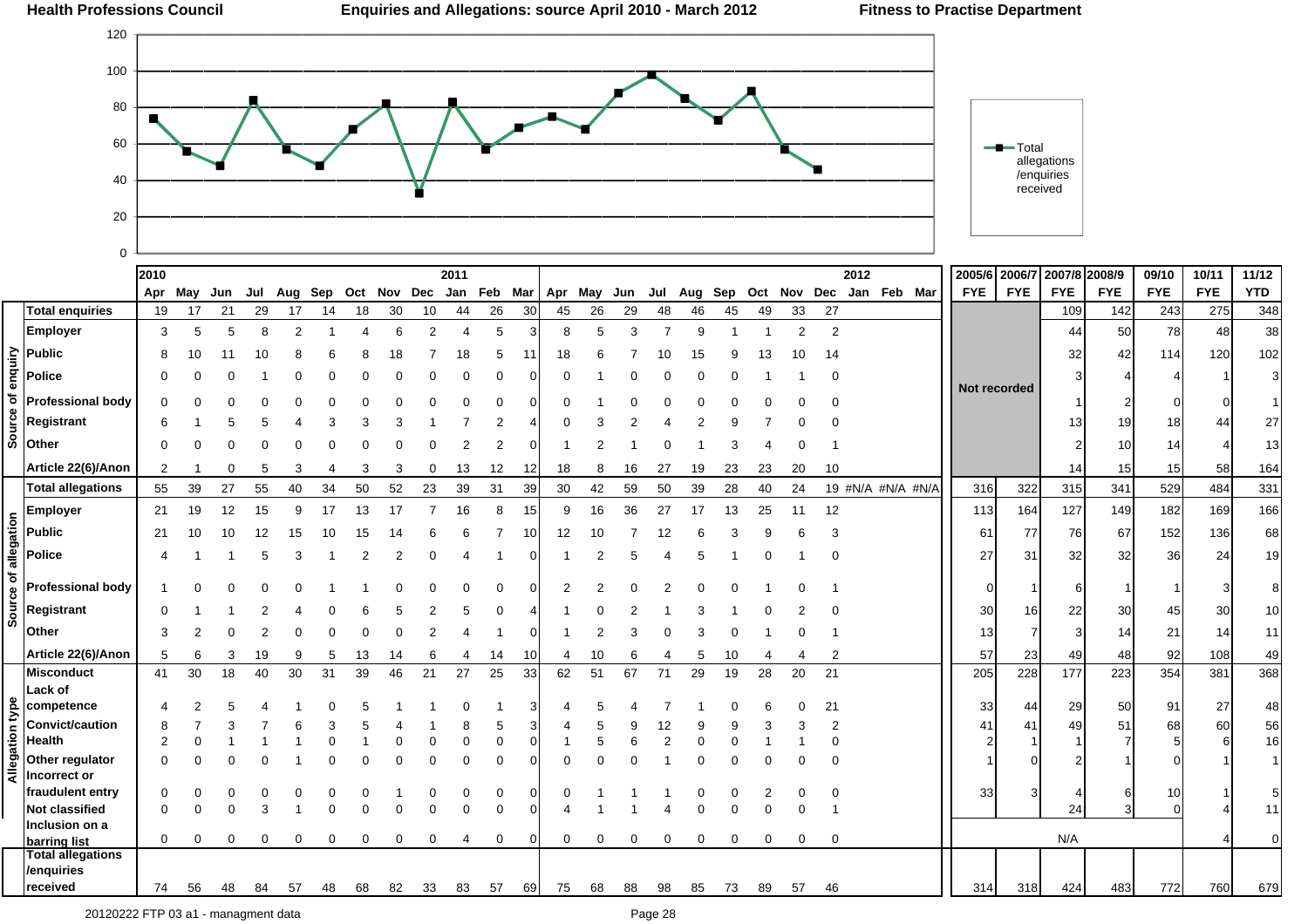**Enquiries and Allegations: Profession & source of complaint April 2011 - December 2011 Fitness to Practise Department**

|                                       |          |                |        | Professional |            |          | <b>Article</b> |                     |                     |                      |                      |                      |
|---------------------------------------|----------|----------------|--------|--------------|------------|----------|----------------|---------------------|---------------------|----------------------|----------------------|----------------------|
|                                       | Employer | Public         | Police | <b>Body</b>  | Registrant | Other    | 22(6)/Anon     | <b>Total 2007/8</b> | <b>Total 2008/9</b> | <b>Total 2009/10</b> | <b>Total 2010/11</b> | <b>Total 2011/12</b> |
| <b>Arts therapists</b>                |          |                |        |              |            | $\Omega$ |                | 16                  | 10                  | 5                    | 9                    | $\mathfrak{p}$       |
| <b>Biomedical scientists</b>          | 20       |                |        |              |            |          | 17             | 26                  | 43                  | 39                   | 36                   | 51                   |
| <b>Chiropodists &amp; podiatrists</b> | 10       | 17             |        |              |            |          | 6              | 40                  | 62                  | 76                   | 74                   | 40                   |
| <b>Clinical scientists</b>            | 2        | 3              |        |              | $\Omega$   |          |                | 6                   | 8                   | $\overline{4}$       | 10                   | 9                    |
| <b>Dietitians</b>                     |          |                |        |              | $\Omega$   |          |                | 14                  |                     | 12                   | 9                    | q                    |
| <b>Hearing aid dispensers</b>         |          | 14             |        |              |            |          | 3              |                     |                     |                      | 44                   | 19                   |
| <b>Occupational therapists</b>        | 35       | 12             |        |              |            | $\Omega$ | 13             | 45                  | 55                  | 79                   | 63                   | 65                   |
| <b>ODPs</b>                           | 16       | 3              |        |              |            |          | 24             | 38                  | 55                  | 37                   | 39                   | 50                   |
| <b>Orthoptists</b>                    |          |                |        |              |            |          | 0              |                     | $\mathbf 0$         | $\overline{2}$       | $\mathbf 0$          | $\Omega$             |
| Paramedics                            | 50       | 16             | 6      |              | 12         |          | 99             | 94                  | 100                 | 162                  | 188                  | 190                  |
| Physiotherapists                      | 24       | 32             |        |              |            |          | 18             | 85                  | 95                  | 127                  | 104                  | 86                   |
| <b>Practitioner psychologists</b>     | 6        | 62             |        |              |            |          | 11             | N/A                 | N/A                 | 149                  | 117                  | 93                   |
| Prosthetists & orthotists             |          |                |        |              |            |          |                | વ                   | 6                   | $\overline{ }$       |                      | C                    |
| Radiographers                         | 20       |                |        |              | $\Omega$   |          |                | 32                  | 34                  | 47                   | 40                   | 39                   |
| <b>SLTs</b>                           | 11       | $\overline{2}$ |        |              | $\Omega$   | $\sim$   | 6              | 22                  | 14                  | 26                   | 25                   | 22                   |
| Total                                 | 204      | 170            | 22     | 9            | 37         | 24       | 213            | 424                 | 483                 | 772                  | 759                  | 679                  |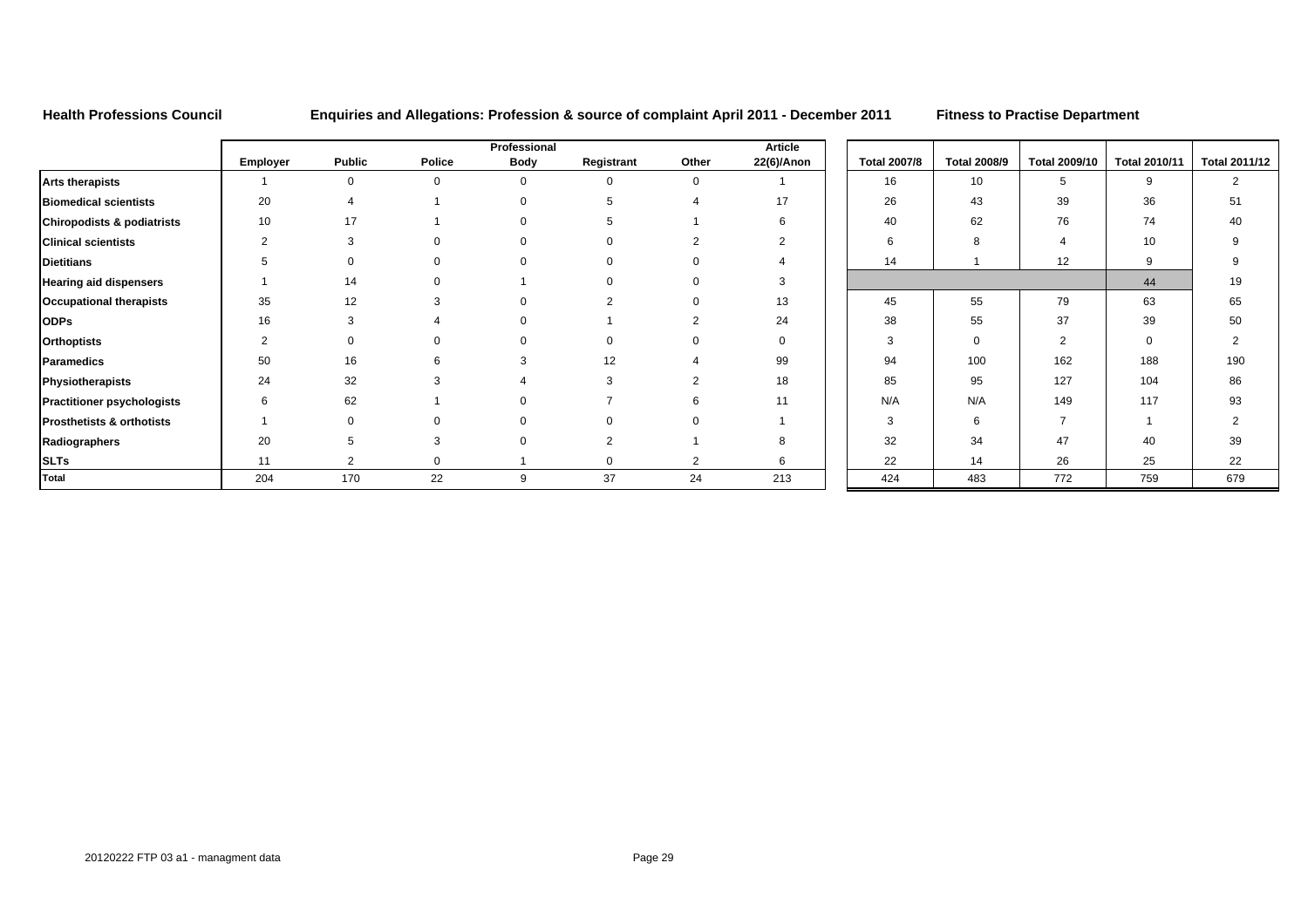

|           |                                                 | 2010         |     |    |    |     |    |    |    |    | 2011 |          |                |    |     |    |     |     |    |    |    |          | 2012 |                                                                                                   | 2006/7               | 2007/8     | 2008/9     | 09/10      | 10/11           | 11/12      |
|-----------|-------------------------------------------------|--------------|-----|----|----|-----|----|----|----|----|------|----------|----------------|----|-----|----|-----|-----|----|----|----|----------|------|---------------------------------------------------------------------------------------------------|----------------------|------------|------------|------------|-----------------|------------|
|           |                                                 |              |     |    |    |     |    |    |    |    |      |          |                |    |     |    |     |     |    |    |    |          |      | Apr May Jun Jul Aug Sep Oct Nov Dec Jan Feb Mar   Apr May Jun Jul Aug Sep Oct Nov Dec Jan Feb Mar | <b>FYE</b>           | <b>FYE</b> | <b>FYE</b> | <b>FYE</b> | <b>FYE</b>      | <b>YTD</b> |
|           | <b>Total cases heard</b>                        | 68           | 23  | 39 | 41 | 51  | 63 | 45 | 43 | 38 | 40   | 35       | 47             | 48 | 42  | 34 | 42  | 33  | 49 | 41 | 46 | -41      |      |                                                                                                   | 178                  | 299        | 363        | 499        | 533             | 376        |
|           | <b>Referred to CCC (Reg</b><br>representations) | 33           |     |    | 14 | 15  | 18 | 14 | 19 | 11 | 15   | 9        | 15             | 12 | 13  | 10 | 13  | -11 | 16 | 16 | 15 | 17       |      |                                                                                                   |                      | 97         | 126        | 194        | 178             | 123        |
|           | <b>Referred to CCC (Rep</b><br>representations) | 3            |     |    |    |     |    |    |    |    |      |          |                | 3  |     |    |     |     |    |    |    | 0        |      |                                                                                                   |                      | 25         | 14         | 20         | 22              | 14         |
|           | Referred to CCC (No<br>representations)         | 10           |     |    |    |     |    |    |    |    |      |          |                | 3  |     |    |     |     |    |    | 6  | 8        |      |                                                                                                   |                      | 57         | 60         | 67         | 79              | 34         |
|           | Referred to HC (Reg<br>representations)         | 2            |     |    |    |     |    |    |    |    |      | ∩        |                |    |     |    |     |     |    |    |    | $\Omega$ |      |                                                                                                   |                      |            | 5          | 6          |                 |            |
|           | Referred to HC (Rep<br>representations)         | 0            |     |    |    |     |    |    |    |    |      | $\Omega$ |                |    |     |    |     |     |    |    |    | $\Omega$ |      |                                                                                                   | recorded             |            | $\Omega$   |            |                 |            |
|           | Referred to HC (No<br>representations)          | 3            |     |    |    |     |    |    |    |    |      | $\Omega$ | 0              |    |     |    |     |     |    |    |    | $\Omega$ |      |                                                                                                   | $\check{\mathbf{z}}$ |            | ∩          |            |                 |            |
|           | Referred to IC (Reg<br>representations)         |              |     |    |    |     |    |    |    |    |      | ∩        |                |    |     |    |     |     |    |    |    |          |      |                                                                                                   |                      |            |            |            |                 |            |
|           | Referred to IC (Rep<br>representations)         | <sup>0</sup> |     |    |    |     |    |    |    |    |      |          |                |    |     |    |     |     |    |    |    |          |      |                                                                                                   |                      |            |            |            |                 |            |
| swer      | Referred to IC (No<br>representations)          | 0            | 0   |    |    |     |    |    |    |    |      | 0        | $\overline{0}$ | 0  | 0   | 0  | 0   | -0  | 0  |    | 0  | 0        |      |                                                                                                   |                      |            |            |            |                 |            |
| ទ         | <b>Total case to answer</b>                     | 51           | -13 | 15 | 22 | 25  | 32 | 23 | 26 | 17 | 26   | 29       | 27             | 18 | 20  | 13 | -17 | 14  | 23 | 23 | 25 | 25       |      |                                                                                                   | 82                   | 186        | 206        | 290        | 306             | 178        |
| õõ.<br>ت  | % Case to answer                                | 75           | 57  | 38 | 54 | 49  | 51 | 51 | 60 | 45 | 65   | 83       | 57             | 38 | 48  | 38 | 40  | 42  | 47 | 56 | 54 | 61       |      |                                                                                                   |                      | 62         | 57         | 58         | 57              | 47         |
|           | Not referred (Reg<br>representations)           | 15           |     | 18 | 10 | 17  | 26 | 20 | 14 | 18 | 12   | 18       | 19             | 24 | -17 | 17 | 18  | 16  | 22 | 12 | 17 | 9        |      |                                                                                                   |                      | 78         | 115        | 176        | 195             | 152        |
| swer<br>ᢎ | Not referred (Rep<br>representations)           |              |     |    |    |     |    |    |    |    |      | $\Omega$ |                |    |     |    |     |     |    |    |    |          |      |                                                                                                   | recorded             |            | 13         | 8          | 13              | 17         |
| case      | Not referred (No<br>representations)            | 0            |     | 0  |    |     |    |    |    |    |      | 0        | $\overline{0}$ | 2  | 3   | 2  | 3   | 2   |    |    |    |          |      |                                                                                                   | $\breve{\mathbf{z}}$ | 21         | 21         | 14         | 10 <sup>1</sup> | 18         |
| ż         | <b>Total cases not referred</b>                 | 16           | 9   | 20 | 17 | -20 | 30 | 22 | 15 | 19 | 13   | 23       | 19             | 27 | 21  | 21 | 21  | 19  | 25 | 18 | 20 | 20       |      |                                                                                                   |                      | 107        | 149        | 198        | 223             | 192        |
|           | <b>Further Information</b>                      |              |     |    |    |     |    |    |    |    |      |          |                | 3  |     |    |     |     |    |    |    |          |      |                                                                                                   | 14                   |            |            | 10         | 21              | 11         |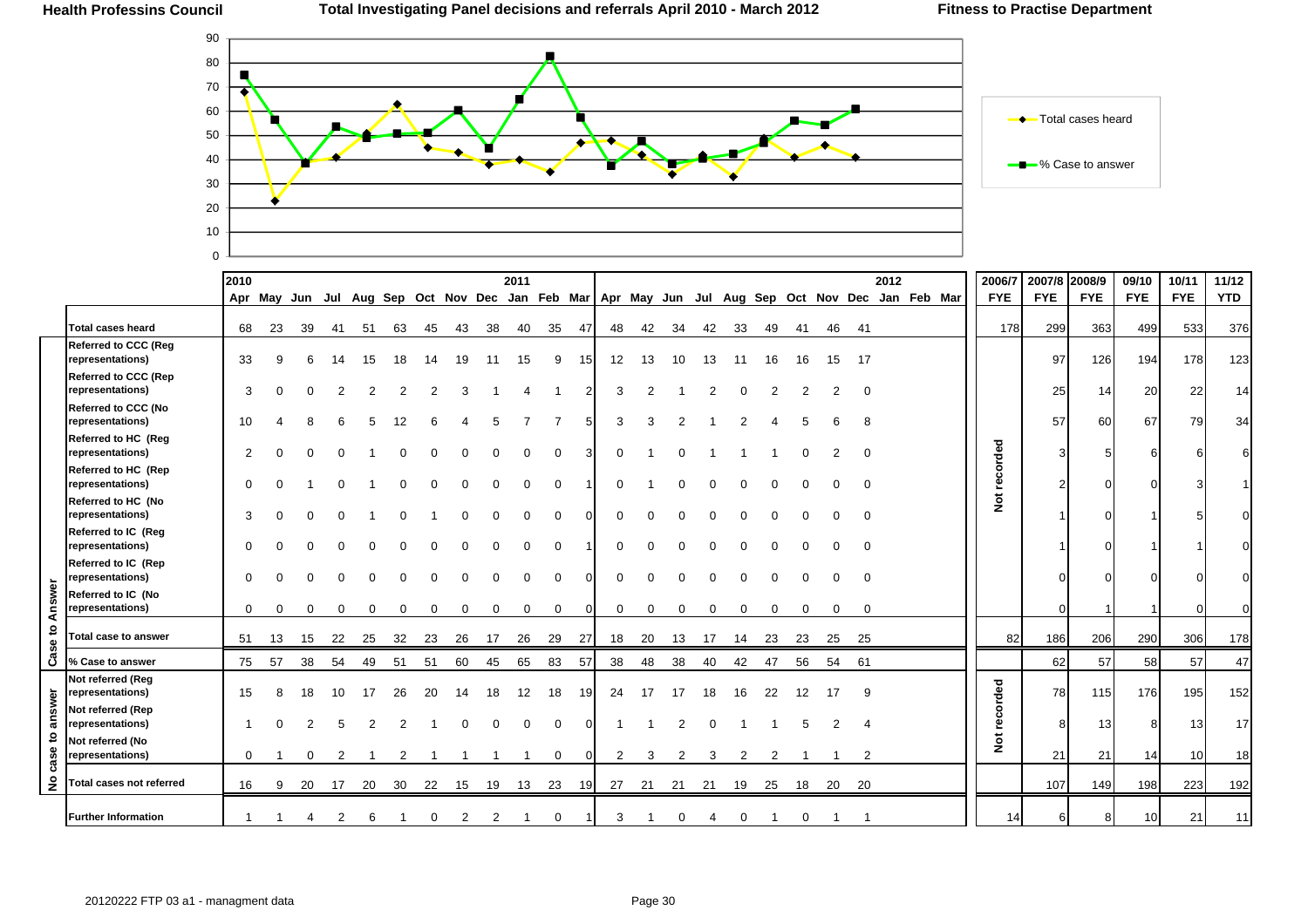### **By profession**

|                                       | No Case to |    |            |                |    |                  |            |            |            |            |            |
|---------------------------------------|------------|----|------------|----------------|----|------------------|------------|------------|------------|------------|------------|
|                                       | Answer     |    |            | Case to answer |    | <b>Total YTD</b> | 2007/2008  | 2008/2009  | 2009/10    | 2010/11    | 2011/      |
|                                       |            | FI | <b>CCC</b> | HC             | IC |                  | <b>FYE</b> | <b>FYE</b> | <b>FYE</b> | <b>FYE</b> | <b>YTE</b> |
| <b>Arts therapists</b>                |            | 0  | $\Omega$   | 0              | 0  |                  | 11         | 6          | 4          | 2          |            |
| <b>Biomedical scientists</b>          | 5          |    | 18         |                | 0  | 24               | 14         | 42         | 26         | 37         | 24         |
| <b>Chiropodists &amp; podiatrists</b> | 17         |    | 12         |                | 0  | 33               | 31         | 31         | 53         | 60         | 33         |
| <b>Clinical scientists</b>            | 3          |    |            |                | ი  | 6                | 6          |            |            |            | 6          |
| <b>Dietitians</b>                     | 3          |    |            |                | 0  |                  | 9          | 5          |            | 13         |            |
| <b>Hearing aid dispensers</b>         | 3          |    |            |                | ი  | 10               |            |            |            | 13         | 10         |
| <b>Occupational therapists</b>        | 16         |    | 16         |                | 0  | 36               | 29         | 40         | 60         | 48         | 36         |
| <b>IODPs</b>                          | 12         |    | 11         |                | ი  | 23               | 24         | 30         | 49         | 32         | 23         |
| <b>Orthoptists</b>                    | $\Omega$   |    |            |                | 0  |                  | 2          |            | 0          |            |            |
| <b>Paramedics</b>                     | 51         |    | 51         |                | 0  | 104              | 62         | 72         | 115        | 113        | 104        |
| Physiotherapists                      | 30         | 0  | 18         |                | 0  | 48               | 56         | 75         | 93         | 86         | 48         |
| <b>Practitioner psychologists</b>     | 31         | 3  | 13         |                | 0  | 47               | O          | $\Omega$   | 38         | 66         | 47         |
| <b>Prosthetists &amp; orthotists</b>  | $\Omega$   |    |            |                | 0  | 0                |            | 2          | 4          | 4          | O          |
| Radiographers                         | 10         |    | 16         |                | O  | 28               | 41         | 32         | 34         | 33         | 28         |
| <b>SLTs</b>                           | 5          | 0  | 5          |                | 0  | 10               | 10         | 20         | 13         | 21         | 10         |
| <b>Total YTD</b>                      | 187        | 11 | 171        |                | 0  | 376              | 299        | 363        | 499        | 533        | 376        |

|   | <b>Total YTD</b> | 2007/2008      | 2008/2009      | 2009/10        | 2010/11        | 2011/12     |
|---|------------------|----------------|----------------|----------------|----------------|-------------|
| C |                  | <b>FYE</b>     | <b>FYE</b>     | <b>FYE</b>     | <b>FYE</b>     | YTD         |
| 0 | 1                | 11             | 6              | $\overline{4}$ | $\mathbf{2}$   | 1           |
| 0 | 24               | 14             | 42             | 26             | 37             | 24          |
| 0 | 33               | 31             | 31             | 53             | 60             | 33          |
| 0 | 6                | 6              | 7              | 3              | $\overline{4}$ | 6           |
| 0 | 5                | 9              | 5              | $\overline{7}$ | 13             | 5           |
| 0 | 10               |                |                |                | 13             | 10          |
| 0 | 36               | 29             | 40             | 60             | 48             | 36          |
| 0 | 23               | 24             | 30             | 49             | 32             | 23          |
| 0 | 1                | 2              | 1              | $\mathbf 0$    | 1              | 1           |
| 0 | 104              | 62             | 72             | 115            | 113            | 104         |
| 0 | 48               | 56             | 75             | 93             | 86             | 48          |
| 0 | 47               | 0              | $\mathbf 0$    | 38             | 66             | 47          |
| 0 | $\mathbf 0$      | $\overline{4}$ | $\overline{2}$ | $\overline{4}$ | $\overline{4}$ | $\mathbf 0$ |
| 0 | 28               | 41             | 32             | 34             | 33             | 28          |
| 0 | 10               | 10             | 20             | 13             | 21             | 10          |
| 0 | 376              | 299            | 363            | 499            | 533            | 376         |

## **By source of allegation**

|                          | No Case to |          |              |                       |    |                  |            |            |            |            |
|--------------------------|------------|----------|--------------|-----------------------|----|------------------|------------|------------|------------|------------|
|                          | Answer     |          |              | <b>Case to answer</b> |    | <b>Total YTD</b> | 2008/2009  | 2009/10    | 2010/11    | 2011/      |
|                          |            | FI       | $_{\rm ccc}$ | HC                    | IC |                  | <b>FYE</b> | <b>FYE</b> | <b>FYE</b> | <b>YTE</b> |
| Employer                 | 48         | 6        | 86           | 5                     |    | 145              | 176        | 211        | 208        | 145        |
| <b>Public</b>            | 71         | 5        | 15           | 0                     |    | 91               | 78         | 140        | 151        | 91         |
| <b>Police</b>            | 11         | 0        |              |                       |    | 18               | 30         | 29         | 28         | 18         |
| <b>Professional body</b> | $\Omega$   | $\Omega$ |              |                       |    | 3                | $\sqrt{2}$ |            | າ          | 3          |
| Registrant               | 8          | 0        | 8            |                       |    | 16               | 12         | 32         | 37         | 16         |
| Other                    |            | $\Omega$ | 6            |                       |    | 14               | 19         | 15         | 13         | 14         |
| Article 22(6)/Anon       | 42         |          | 46           |                       |    | 89               | 46         | 70         | 94         | 89         |
| <b>Total YTD</b>         | 187        | 11       | 171          |                       |    | 376              | 363        | 499        | 533        | 376        |

| er             |             | <b>Total YTD</b> | 2008/2009      | 2009/10    | 2010/11        | 2011/12    |
|----------------|-------------|------------------|----------------|------------|----------------|------------|
| łС             | IC          |                  | <b>FYE</b>     | <b>FYE</b> | <b>FYE</b>     | <b>YTD</b> |
| 5              | $\mathbf 0$ | 145              | 176            | 211        | 208            | 145        |
| 0              | 0           | 91               | 78             | 140        | 151            | 91         |
| 0              | $\mathbf 0$ | 18               | 30             | 29         | 28             | 18         |
| 0              | $\mathbf 0$ | 3                | $\overline{2}$ | 2          | $\overline{2}$ | 3          |
| 0              | $\mathbf 0$ | 16               | 12             | 32         | 37             | 16         |
| 1              | $\mathbf 0$ | 14               | 19             | 15         | 13             | 14         |
| 1              | $\mathbf 0$ | 89               | 46             | 70         | 94             | 89         |
| $\overline{7}$ | $\mathbf 0$ | 376              | 363            | 499        | 533            | 376        |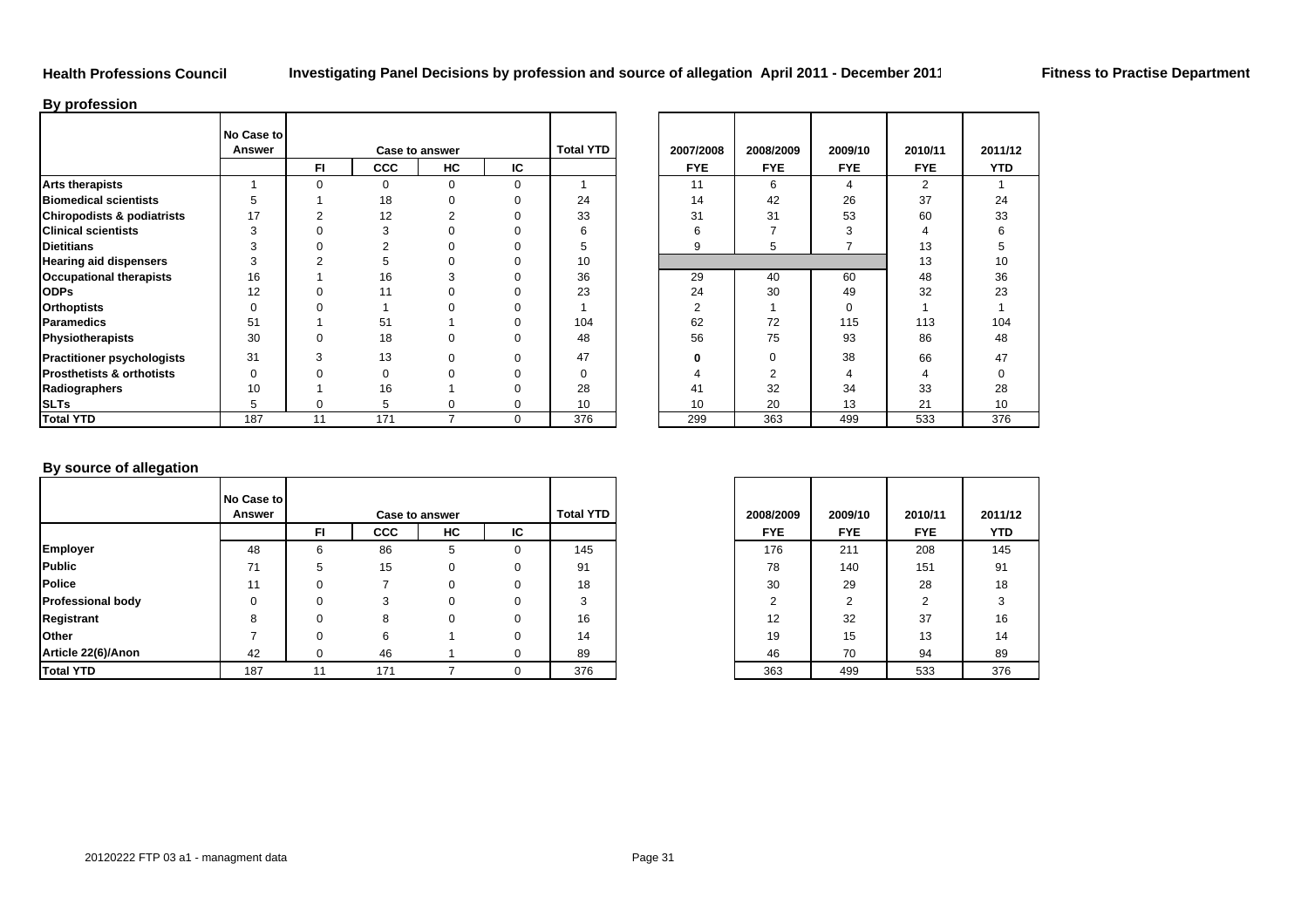|                                       |                     |                     |                     |          |          |            | Hearings neig   Hearings neig   Hearings neig   Hearings neig |            |                 | nearings r |
|---------------------------------------|---------------------|---------------------|---------------------|----------|----------|------------|---------------------------------------------------------------|------------|-----------------|------------|
|                                       | <b>Applications</b> | <b>Applications</b> | <b>Applications</b> |          |          | 2007/8     | 2008/9                                                        | 2009/10    | 2010/11         | 2011/12    |
|                                       | <b>Considered</b>   | Granted             | <b>Not Granted</b>  | Reviewed | Revoked  | <b>FYE</b> | <b>FYE</b>                                                    | <b>FYE</b> | <b>FYE</b>      | <b>YTD</b> |
| <b>Arts therapists</b>                | 0                   |                     |                     |          | $\Omega$ |            |                                                               |            | $\Omega$        | 0          |
| <b>Biomedical scientists</b>          |                     |                     |                     | 14       |          |            | 16                                                            |            |                 | 19         |
| <b>Chiropodists &amp; podiatrists</b> |                     |                     |                     |          |          |            |                                                               | 13         | 10              |            |
| <b>Clinical scientists</b>            |                     |                     |                     |          |          |            |                                                               |            |                 |            |
| <b>Dietitians</b>                     |                     |                     |                     |          |          |            |                                                               |            |                 |            |
| <b>Hearing aid dispensers</b>         |                     |                     |                     |          |          |            |                                                               |            |                 |            |
| <b>Occupational therapists</b>        |                     |                     |                     |          |          | 3          |                                                               | 9          | 10 <sup>°</sup> |            |
| <b>ODPs</b>                           | 10                  |                     |                     |          |          | 18         | 18                                                            | 20         | 29              | 24         |
| <b>Orthoptists</b>                    |                     |                     |                     |          |          |            |                                                               |            |                 |            |
| <b>Paramedics</b>                     | 13                  | 12                  |                     | 27       |          | 16         | 14                                                            | 46         | 50              | 40         |
| <b>Physiotherapists</b>               |                     |                     |                     |          |          | 8          | 13                                                            | 20         | 25              | 17         |
| <b>Practitioner psychologists</b>     |                     |                     |                     |          |          |            |                                                               |            | 11              |            |
| <b>Prosthetists &amp; orthotists</b>  |                     |                     |                     |          |          | $\Omega$   |                                                               |            |                 |            |
| Radiographers                         |                     |                     |                     |          |          |            |                                                               | 12         | 18              |            |
| <b>SLTs</b>                           |                     |                     |                     |          |          |            |                                                               | 8          |                 |            |
| <b>Total</b>                          | 44                  | 39                  | 5                   | 95       |          | 74         | 85                                                            | 141        | 171             | 139        |

|        |                     |                     |                 |         | Hearings held | <b>Hearings held</b> | <b>Hearings held</b> | <b>Hearings held</b> | <b>Hearings held</b> |
|--------|---------------------|---------------------|-----------------|---------|---------------|----------------------|----------------------|----------------------|----------------------|
| ations | <b>Applications</b> | <b>Applications</b> |                 |         | 2007/8        | 2008/9               | 2009/10              | 2010/11              | 2011/12              |
| dered  | Granted             | <b>Not Granted</b>  | <b>Reviewed</b> | Revoked | <b>FYE</b>    | <b>FYE</b>           | <b>FYE</b>           | <b>FYE</b>           | <b>YTD</b>           |
|        | $\Omega$            | 0                   | $\Omega$        | 0       | 4             | 4                    | $\overline{2}$       | 0                    | 0                    |
|        |                     |                     | 14              |         | 8             | 16                   | 8                    |                      | 19                   |
|        |                     |                     |                 |         |               | 5                    | 13                   | 10                   |                      |
|        |                     |                     |                 |         |               |                      |                      |                      |                      |
|        |                     |                     |                 |         | 0             | 0                    | 0                    |                      |                      |
|        |                     |                     |                 |         |               |                      |                      |                      |                      |
|        |                     |                     |                 |         | 3             | 6                    | 9                    | 10                   |                      |
|        |                     |                     | 14              |         | 18            | 18                   | 20                   | 29                   | 24                   |
|        |                     |                     |                 |         | 0             | $\Omega$             | $\Omega$             |                      | <sup>0</sup>         |
|        | 12                  |                     | 27              |         | 16            | 14                   | 46                   | 50                   | 40                   |
|        | 5                   |                     | 11              |         | 8             | 13                   | 20                   | 25                   | 17                   |
|        |                     |                     |                 |         |               |                      | 3                    | 11                   |                      |
|        |                     |                     |                 |         | 0             | $\Omega$             |                      |                      |                      |
|        |                     |                     |                 |         |               | 6                    | 12                   | 18                   |                      |
|        |                     |                     |                 |         |               | 3                    | 8                    |                      |                      |
|        | 39                  | 5                   | 95              | 4       | 74            | 85                   | 141                  | 171                  | 139                  |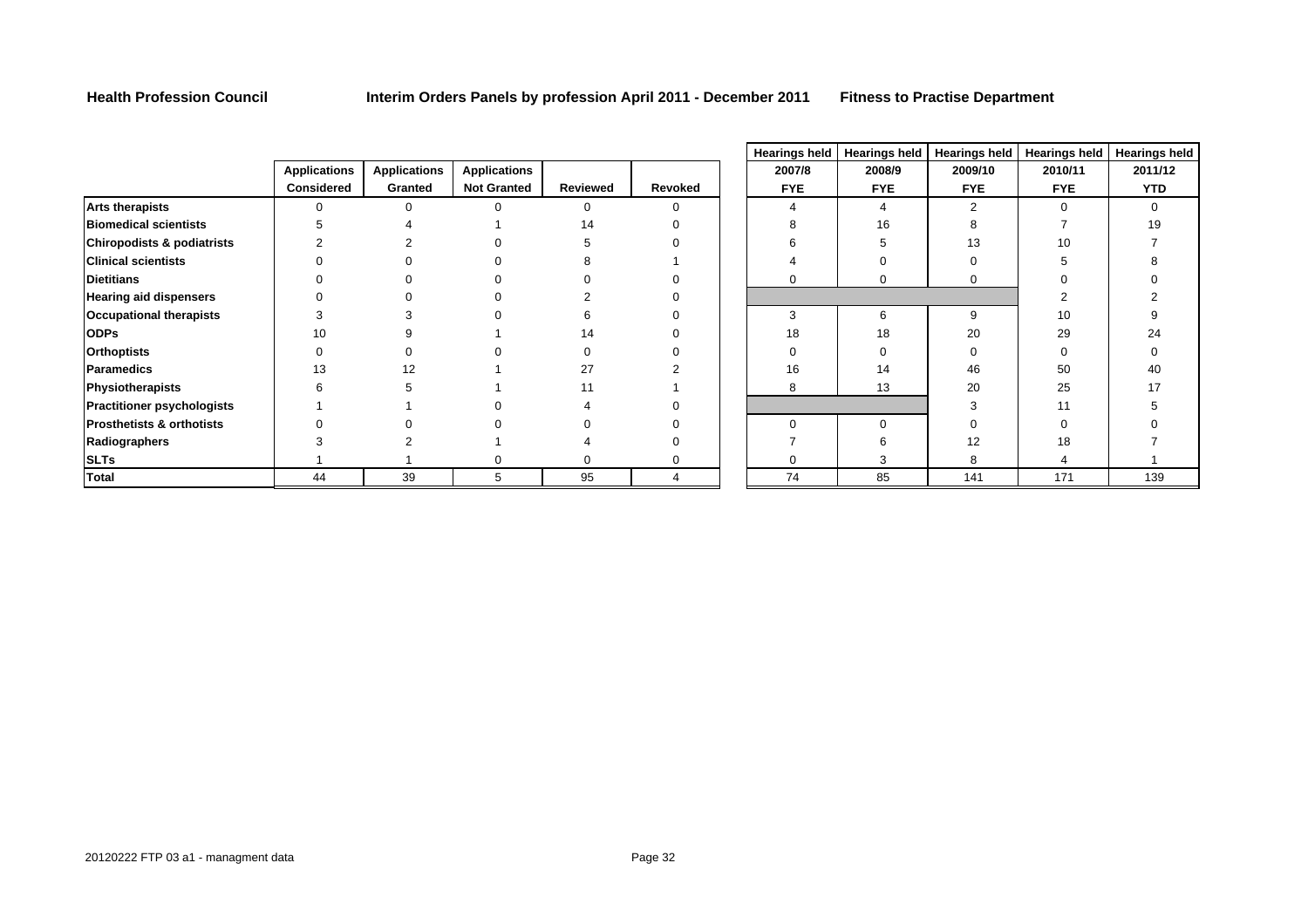

#### **Panel Hearings Decisions Conduct & Competence Committee April 2010 to March 2012 Fitness to Practise Department**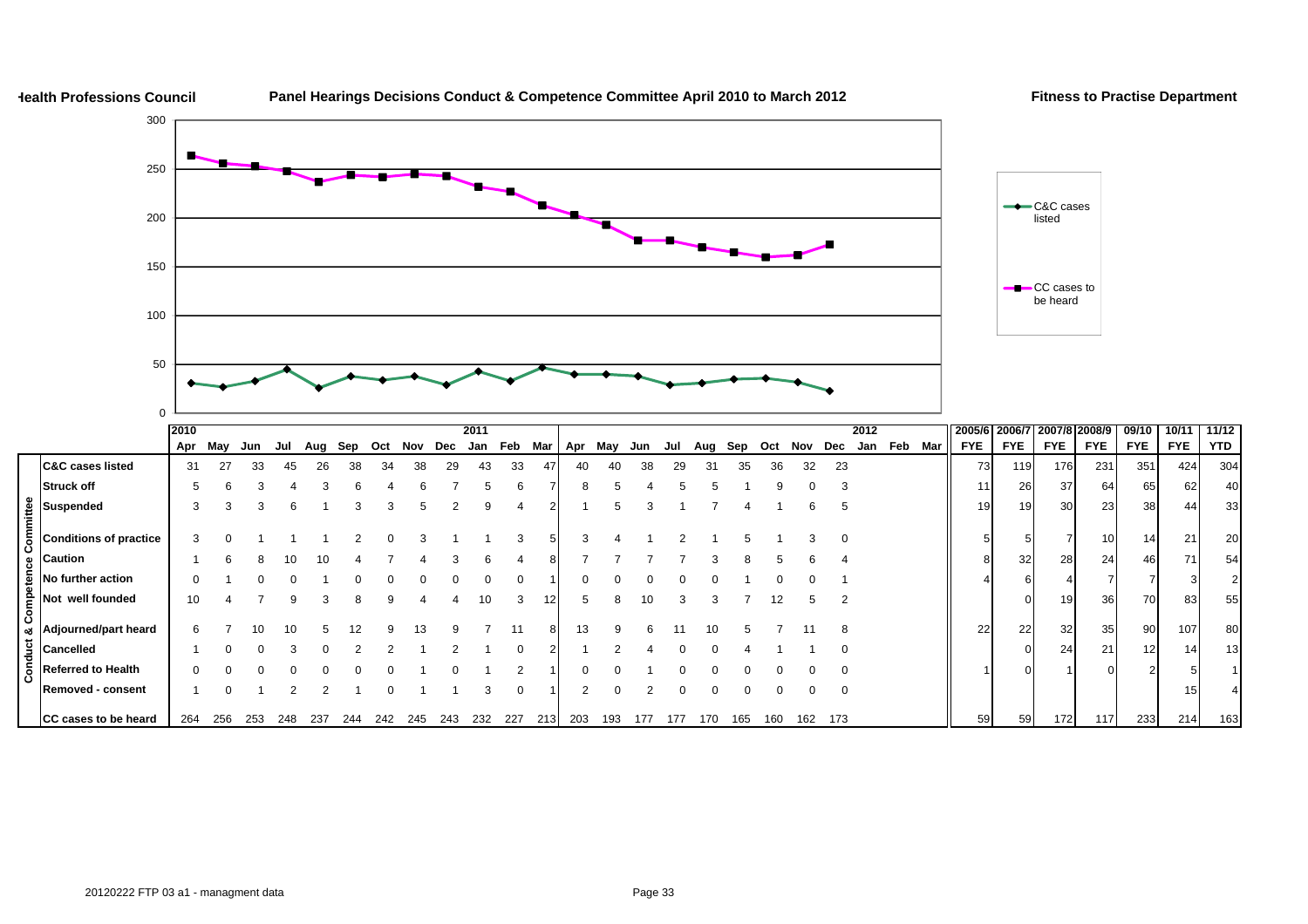

#### **Health Professions CouncilPanel Hearings Decisions Health and Investigating April 2010 to March 2012 Fitness to Practise Department**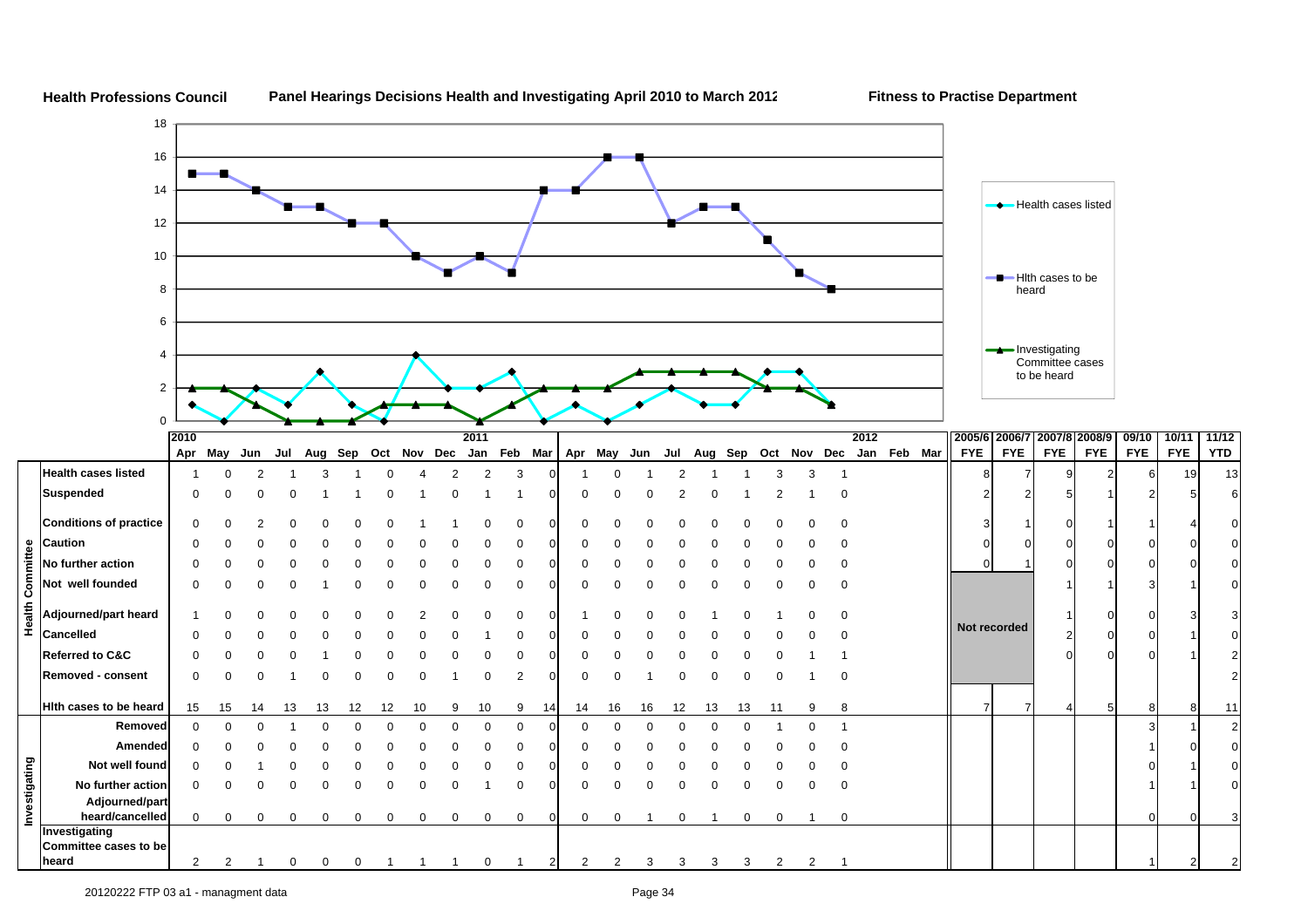

|          |                                                 | 2010           |         |     |          |          |     |     |                         |     | 2011     |                         |          |     |     |     |             |     |             |         |                | 2012 |             |              | 2005/6 2006/7 2007/8 2008/9 |            |            | 09/10      | 10/11        | 11/12          |
|----------|-------------------------------------------------|----------------|---------|-----|----------|----------|-----|-----|-------------------------|-----|----------|-------------------------|----------|-----|-----|-----|-------------|-----|-------------|---------|----------------|------|-------------|--------------|-----------------------------|------------|------------|------------|--------------|----------------|
|          |                                                 |                | Apr May | Jun |          |          |     |     | Jul Aug Sep Oct Nov Dec |     |          | Jan Feb Mar Apr May Jun |          |     |     |     | Jul Aug Sep |     | Oct Nov Dec |         |                |      | Jan Feb Mar | <b>FYE</b>   | <b>FYE</b>                  | <b>FYE</b> | <b>FYE</b> | <b>FYE</b> | <b>FYE</b>   | <b>YTD</b>     |
|          | <b>Review cases listed</b>                      | 8              | 3       | 13  |          |          |     |     |                         | 16  |          |                         | 10       | 15  |     | 13  |             |     |             |         | 14             |      |             |              | 41                          | 67         | 67         | 96         | 117          | 108            |
|          | <b>Struck off</b>                               |                | ∩       | 3   |          |          |     |     |                         | 3   |          | 3                       |          |     |     |     |             |     |             |         | 3              |      |             |              |                             | 10         | 22         | 31         | 22           | 20             |
|          | <b>Suspension continued</b>                     |                |         |     |          |          |     |     |                         |     |          | 3                       | c        |     |     |     |             |     |             |         |                |      |             |              |                             | 37         | 33         | 35         | 34           | 30             |
|          | <b>Conditions continued</b>                     |                |         |     |          |          |     |     |                         |     |          | $\overline{2}$          |          |     |     |     |             |     |             |         | 3              |      |             |              |                             |            |            |            | q            | 13             |
|          | <b>Suspension revoked</b>                       | $\Omega$       |         |     |          |          |     |     |                         |     |          | $\Omega$                |          |     |     |     |             |     |             |         | $\Omega$       |      |             |              |                             |            |            |            |              | $\mathbf{3}$   |
|          | <b>Suspension revoked</b><br>conditions imposed |                |         |     |          |          |     |     |                         |     | $\Omega$ | $\Omega$                | $\Omega$ |     |     |     |             |     |             | 2       | $\mathbf 0$    |      |             |              |                             |            |            |            |              |                |
| Hearings | <b>Suspension revoked</b><br>caution imposed    |                |         |     |          |          |     |     |                         |     |          | $\Omega$                | 0        |     |     |     |             |     |             |         |                |      |             |              |                             |            |            |            |              | $\overline{0}$ |
| Review   | <b>Conditions revoked</b>                       | $\overline{2}$ |         |     |          |          |     |     |                         |     |          |                         | $\Omega$ |     |     |     |             |     |             |         | $\overline{2}$ |      |             | Not recorded |                             |            | 14         |            | 14           | $\mathbf{Q}$   |
| 잎<br>and | <b>Conditions revoked</b><br>suspension imposed | $\Omega$       |         |     |          |          |     |     |                         |     |          | $\Omega$                | 3        |     |     |     |             |     |             |         | $\Omega$       |      |             |              |                             |            |            |            | <sup>0</sup> |                |
| င္ပင     | <b>Conditions revoked</b><br>caution imposed    |                |         |     |          |          |     |     |                         |     |          |                         |          |     |     |     |             |     |             |         |                |      |             |              |                             |            |            |            |              |                |
|          | <b>Caution continued</b>                        | $\Omega$       |         |     |          |          |     |     |                         |     | $\Omega$ | $\Omega$                |          |     |     |     |             |     |             |         |                |      |             |              |                             |            |            |            |              |                |
|          | <b>Vol Removal (Consent)</b>                    | $\Omega$       |         |     |          |          |     |     |                         |     |          | $\Omega$                | $\Omega$ |     |     |     |             |     |             |         | $\Omega$       |      |             |              |                             |            |            |            |              | 8              |
|          | Adjourned/part heard                            |                |         |     |          |          |     |     |                         |     |          |                         |          |     |     |     |             |     |             |         |                |      |             |              |                             |            |            |            |              | 6              |
|          | <b>Cancelled</b>                                | $\Omega$       |         |     |          |          |     |     |                         |     |          | $\overline{2}$          |          |     |     |     |             |     |             |         |                |      |             |              |                             |            |            |            |              | $\mathbf{2}$   |
|          | Article 30(7)                                   |                |         |     | $\Omega$ | $\Omega$ |     |     |                         |     | 0        | $\Omega$                |          | 0   |     |     |             |     |             |         |                |      |             |              |                             |            |            |            |              |                |
|          | <b>Restored</b><br>Review cases to be           |                |         |     |          |          |     |     |                         |     | $\Omega$ | $\mathbf 0$             | $\Omega$ | ∩   |     |     |             |     |             |         |                |      |             |              |                             |            |            |            |              | 3 <sup>l</sup> |
|          | Heard                                           | 107            | 106     | 103 | 107      | 108      | 106 | 104 | 107                     | 107 | 115      | 120                     | 124 126  | 130 | 130 | 131 | 135         | 137 | 140         | 142 141 |                |      |             |              | 69                          | 90         | 90         | 102        | 124          | 142            |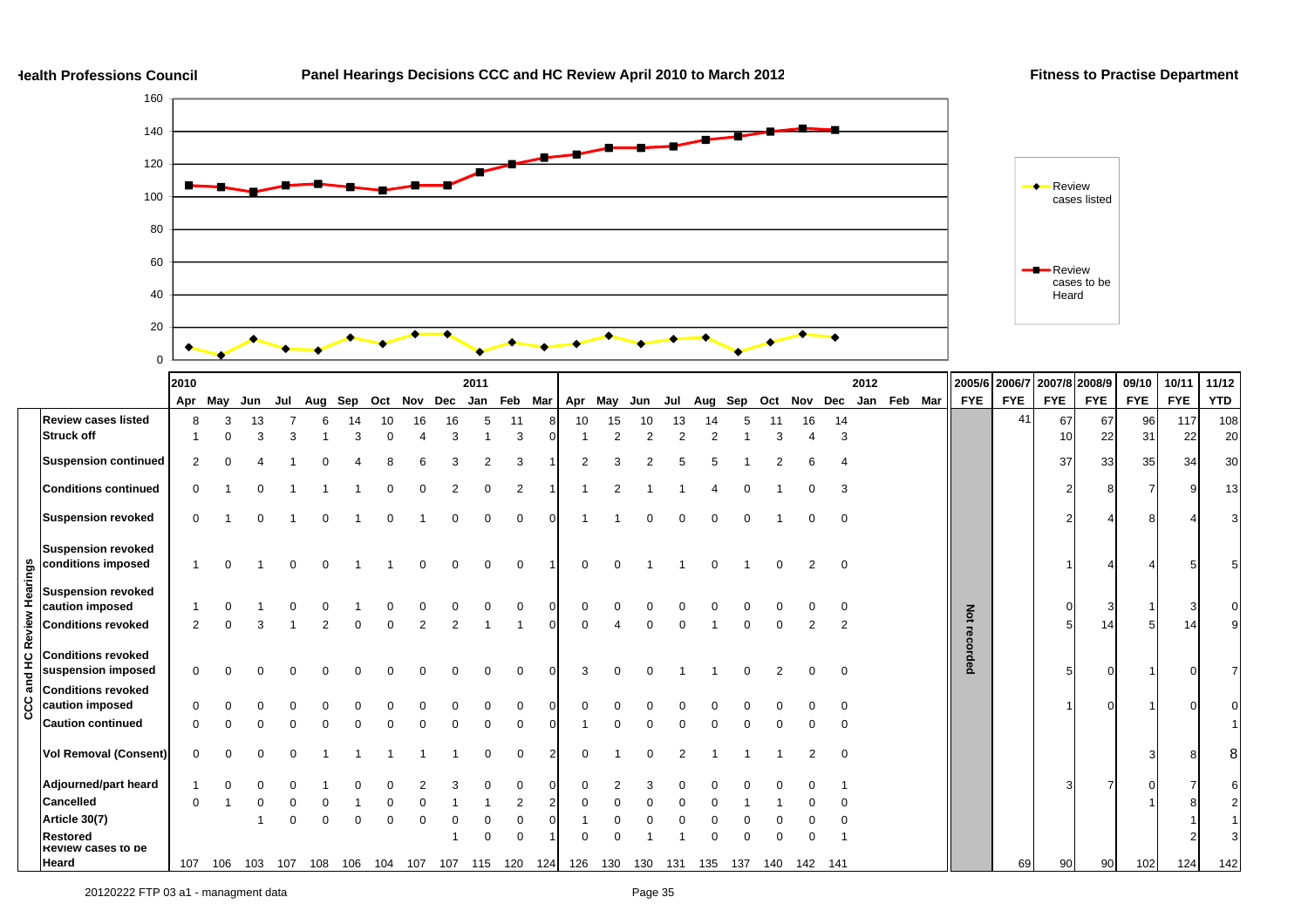### **Representation**

|                         |               |                            |     |                               |                         | <b>Final Hearings-CCC</b> |                  |                   |                 |             |                                |                      |             |             |             |
|-------------------------|---------------|----------------------------|-----|-------------------------------|-------------------------|---------------------------|------------------|-------------------|-----------------|-------------|--------------------------------|----------------------|-------------|-------------|-------------|
|                         |               | Suspende Conditions        |     | <b>INo</b><br><b>IFurther</b> | Not Well Cross          |                           |                  | Register<br>entry |                 | <b>INot</b> | <b>IVol</b><br><b>IRemoval</b> |                      | 2009/10     | 2010/11     | 2011/12     |
|                         | Struck off Id | <b>of Practice Caution</b> |     | Action                        | <b>Founded Referred</b> |                           | Removed lamended |                   | <b>Restored</b> | restored    |                                | (Consent) Part Heard | <b>IFYE</b> | <b>IFYE</b> | <b>IYTD</b> |
| <b>Represented self</b> |               |                            |     |                               |                         |                           |                  |                   |                 |             |                                |                      |             |             | 36          |
| Representative          |               | 161                        | 37  |                               |                         |                           |                  |                   |                 |             |                                |                      | 115         | 201         | 134         |
| <b>None</b>             | <b>29</b>     |                            |     |                               |                         |                           |                  |                   |                 |             |                                |                      |             |             | 82          |
| Total                   | 40 I          | <b>20</b>                  | 541 |                               |                         |                           |                  |                   |                 |             |                                |                      | 257         | 376         | 252         |

|                                       |         |                            |                | $%$ of    |
|---------------------------------------|---------|----------------------------|----------------|-----------|
|                                       |         | <b>Represent Represent</b> |                | represent |
| <b>Profession</b>                     | ed self | ative                      | <b>None</b>    | ation     |
| <b>Arts therapists</b>                | 0       | 4                          |                | 80        |
| <b>Biomedical scientists</b>          | 9       | 8                          | 10             | 63        |
| <b>Chiropodists &amp; podiatrists</b> | 0       | 24                         | 2              | 92        |
| <b>Clinical scientists</b>            | 3       | 1                          | 3              | 57        |
| <b>Dietitians</b>                     | 0       | 5                          | $\overline{2}$ | 71        |
| <b>Hearing aid dispensers</b>         | 0       | $\overline{2}$             | 4              | 33        |
| <b>Occupational therapists</b>        | 0       | 14                         | 8              | 64        |
| <b>ODPs</b>                           | 0       | 10                         | 9              | 53        |
| <b>Orthoptists</b>                    | 0       | 0                          | 0              |           |
| <b>Paramedics</b>                     | 12      | 33                         | 19             | 70        |
| Physiotherapists                      | 3       | 19                         | 11             | 67        |
| <b>Practitioner psychologists</b>     | 0       | 11                         | 4              | 73        |
| <b>Prosthetists &amp; orthotists</b>  | C       | $\overline{2}$             | 0              | 100       |
| Radiographers                         | 9       | 9                          | 4              | 82        |
| <b>SLTs</b>                           |         | 9                          | 9              | 53        |

The above tables do not include cases that were adjourned, postponed or cancelled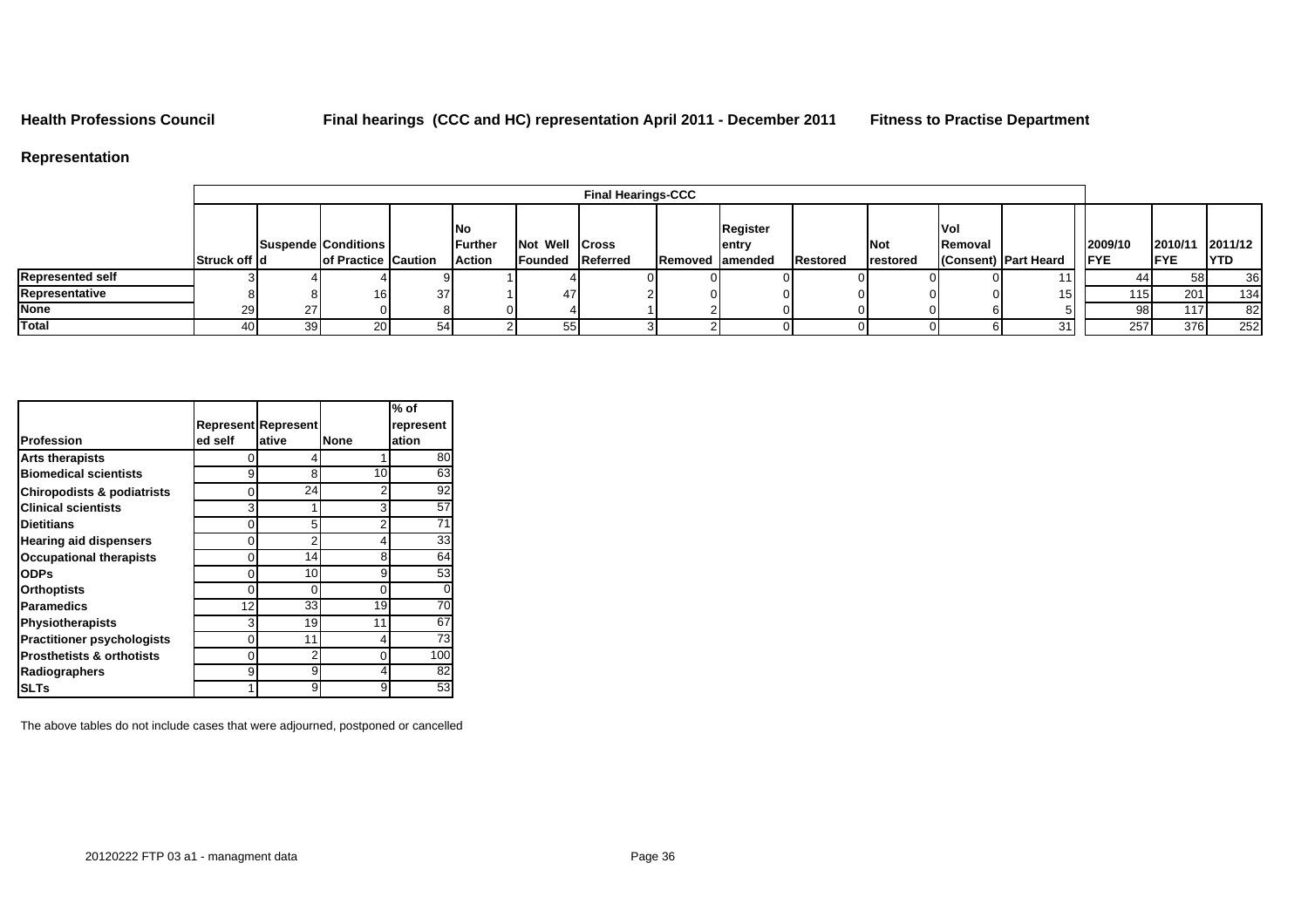$\overline{a}$ 

#### **Hearings: decisions by profession April 2011 - November 2011 Fitness to Practise Department**

|                                       |               |           |                      |                |                   |          | <b>Final Hearings</b> |                |               |          |                   |           |  |
|---------------------------------------|---------------|-----------|----------------------|----------------|-------------------|----------|-----------------------|----------------|---------------|----------|-------------------|-----------|--|
|                                       |               |           |                      |                |                   |          |                       |                | Removed       | Register |                   | Vol       |  |
|                                       | <b>Struck</b> |           | <b>Conditions of</b> |                | <b>No Further</b> | Not Well |                       | <b>Cross</b>   | (fraudulent/i | entry    |                   | Removal   |  |
|                                       | off           | Suspended | Practice             | <b>Caution</b> | <b>Action</b>     | Founded  | <b>NR</b>             | Referred       | ncorrect)     | amended  | <b>Part Heard</b> | (Consent) |  |
| <b>Arts therapists</b>                |               |           |                      |                |                   |          |                       |                |               |          |                   |           |  |
| <b>Biomedical scientists</b>          |               |           |                      |                |                   |          |                       |                |               |          |                   |           |  |
| <b>Chiropodists &amp; podiatrists</b> |               |           |                      |                |                   | 10       |                       |                |               |          |                   |           |  |
| <b>Clinical scientists</b>            |               |           |                      |                |                   |          |                       |                |               |          |                   |           |  |
| <b>Dietitians</b>                     |               |           |                      |                |                   |          |                       |                |               |          |                   |           |  |
| <b>Hearing aid dispensers</b>         |               |           |                      |                |                   |          |                       |                |               |          |                   |           |  |
| <b>Occupational therapists</b>        |               |           |                      |                |                   |          |                       |                |               |          |                   |           |  |
| <b>ODPs</b>                           |               |           |                      |                |                   |          |                       |                |               |          |                   |           |  |
| <b>Orthoptists</b>                    |               |           |                      |                |                   |          |                       |                |               |          |                   |           |  |
| <b>Paramedics</b>                     |               |           |                      |                |                   | 17       |                       |                |               |          |                   |           |  |
| Physiotherapists                      |               |           |                      |                |                   |          |                       |                |               |          |                   |           |  |
| <b>Practitioner psychologists</b>     |               |           |                      |                |                   |          |                       |                |               |          |                   |           |  |
| <b>Prosthetists &amp; orthotists</b>  |               |           |                      |                |                   |          |                       |                |               |          |                   |           |  |
| Radiographers                         |               |           |                      |                |                   |          |                       |                |               |          |                   |           |  |
| <b>SLTs</b>                           |               | 6         |                      |                |                   |          |                       |                |               |          |                   |           |  |
| <b>Total 2011/12 YTD</b>              | 37            | 40        | 19                   | 54             |                   | 55       |                       | 3              |               |          | 46                |           |  |
| <b>Total 2010/11 FYE</b>              | 62            | 49        | 26                   | 71             |                   | 85       |                       | 6              |               |          | 55                |           |  |
| <b>Total 2009/10 FYE</b>              | 64            | 40        | 15                   | 46             |                   | 76       |                       | 2              |               |          |                   |           |  |
| Total 2008/2009 FYE                   | 67            | 25        | 12                   | 24             |                   | 39       |                       | $\Omega$       |               |          |                   |           |  |
| <b>Total 2007/2008 FYE</b>            | 37            | 35        | 5                    | 30             | 23                | 24       |                       | 0              |               |          |                   |           |  |
| <b>Total 2006/2007 FYE</b>            | 24            | 19        | 5                    | 25             |                   | 15       |                       | $\overline{2}$ |               |          |                   |           |  |
| <b>Total 2005/2006 FYE</b>            | 9             | 20        | 6                    |                |                   |          | 6                     | 3              |               |          |                   |           |  |

|                                       |                      |                         |                              |                                                    |                                                | <b>Review Hearings</b>         |                              |                                                    |                                                       |                             |                                            |          |                         |                 |                        |
|---------------------------------------|----------------------|-------------------------|------------------------------|----------------------------------------------------|------------------------------------------------|--------------------------------|------------------------------|----------------------------------------------------|-------------------------------------------------------|-----------------------------|--------------------------------------------|----------|-------------------------|-----------------|------------------------|
|                                       | <b>Struck</b><br>off | Suspension<br>continued | <b>Suspension</b><br>revoked | <b>Suspension</b><br>revoked<br>caution<br>imposed | Suspension<br>revoked<br>conditions<br>imposed | <b>Conditions</b><br>continued | <b>Conditions</b><br>revoked | <b>Conditions</b><br>revoked<br>caution<br>imposed | <b>Conditions</b><br>revoked<br>suspension<br>imposed | <b>Caution</b><br>continued | Adjourned/ Removal<br>Part Heard (Consent) | Vol      | <b>Article</b><br>30(7) | <b>Restored</b> | <b>Not</b><br>restored |
| <b>Arts therapists</b>                |                      |                         |                              |                                                    | $\Omega$                                       |                                | $\Omega$                     |                                                    |                                                       | $\overline{0}$              |                                            |          |                         |                 | 0                      |
| <b>Biomedical scientists</b>          |                      |                         |                              |                                                    |                                                |                                | $\Omega$                     |                                                    |                                                       | $\Omega$                    |                                            |          |                         |                 |                        |
| <b>Chiropodists &amp; podiatrists</b> |                      |                         |                              |                                                    |                                                |                                | $\Omega$                     |                                                    |                                                       | $\Omega$                    |                                            |          |                         |                 |                        |
| <b>Clinical scientists</b>            |                      |                         |                              |                                                    |                                                |                                | $\Omega$                     |                                                    |                                                       | $\Omega$                    |                                            |          |                         |                 |                        |
| <b>Dietitians</b>                     |                      |                         |                              |                                                    |                                                |                                | $\Omega$                     |                                                    |                                                       | $\Omega$                    |                                            |          |                         |                 |                        |
| <b>Hearing aid dispensers</b>         |                      |                         |                              |                                                    |                                                |                                | $\Omega$                     |                                                    |                                                       | 0                           |                                            |          |                         |                 |                        |
| <b>Occupational therapists</b>        |                      |                         |                              |                                                    |                                                |                                |                              |                                                    |                                                       | $\Omega$                    |                                            |          |                         |                 |                        |
| <b>ODPs</b>                           |                      |                         |                              |                                                    |                                                |                                |                              |                                                    |                                                       | $\Omega$                    |                                            |          |                         |                 |                        |
| <b>Orthoptists</b>                    |                      |                         |                              |                                                    |                                                |                                |                              |                                                    |                                                       | $\Omega$                    |                                            |          |                         |                 |                        |
| <b>Paramedics</b>                     |                      | $\sim$                  |                              |                                                    |                                                |                                | 3                            |                                                    |                                                       |                             |                                            |          |                         |                 |                        |
| Physiotherapists                      |                      |                         |                              |                                                    |                                                |                                |                              |                                                    |                                                       | $\Omega$                    |                                            |          |                         |                 |                        |
| <b>Practitioner psychologists</b>     |                      |                         |                              |                                                    |                                                |                                | $\Omega$                     |                                                    |                                                       | $\Omega$                    |                                            |          |                         |                 |                        |
| <b>Prosthetists &amp; orthotists</b>  |                      |                         |                              |                                                    |                                                |                                | $\Omega$                     |                                                    |                                                       | $\Omega$                    |                                            |          |                         |                 |                        |
| Radiographers                         |                      | 6                       |                              |                                                    |                                                |                                |                              |                                                    |                                                       | $\Omega$                    |                                            |          |                         |                 |                        |
| <b>SLTs</b>                           |                      |                         |                              |                                                    |                                                |                                |                              |                                                    |                                                       | $\Omega$                    |                                            |          |                         |                 |                        |
| <b>Total 2011/12 YTD</b>              | 20                   | 30                      |                              |                                                    |                                                | 13                             | 9                            |                                                    |                                                       | $\Omega$                    | 13                                         |          |                         |                 |                        |
| <b>Total 2010/11 FYE</b>              | 18                   | 27                      |                              |                                                    |                                                |                                | 12                           |                                                    |                                                       |                             |                                            |          |                         |                 |                        |
| <b>Total 2009/10 FYE</b>              | 31                   | 35                      |                              |                                                    |                                                |                                |                              |                                                    |                                                       | $\Omega$                    | $\Omega$                                   |          |                         |                 |                        |
| <b>Total 2008/2009 FYE</b>            | 16                   | 51                      | 8                            | ◠                                                  | ູ                                              | 3                              |                              | U                                                  | $\Omega$                                              | $\Omega$                    | 3                                          |          | $\Omega$                | $\sqrt{2}$      |                        |
| Total 2007/2008 FYE                   | 8                    | 25                      | $\overline{2}$               | $\mathbf 0$                                        | $\mathbf 0$                                    | 3                              | $\Omega$                     | U                                                  | $\mathbf 0$                                           |                             |                                            | $\Omega$ | $\Omega$                | $\mathbf 0$     | $\Omega$               |
| Total 2006/2007 FYE                   |                      |                         |                              |                                                    |                                                |                                |                              | Not available                                      |                                                       |                             |                                            |          |                         |                 |                        |
| Total 2005/2006 FYE                   |                      |                         |                              |                                                    |                                                |                                |                              | Not available                                      |                                                       |                             |                                            |          |                         |                 |                        |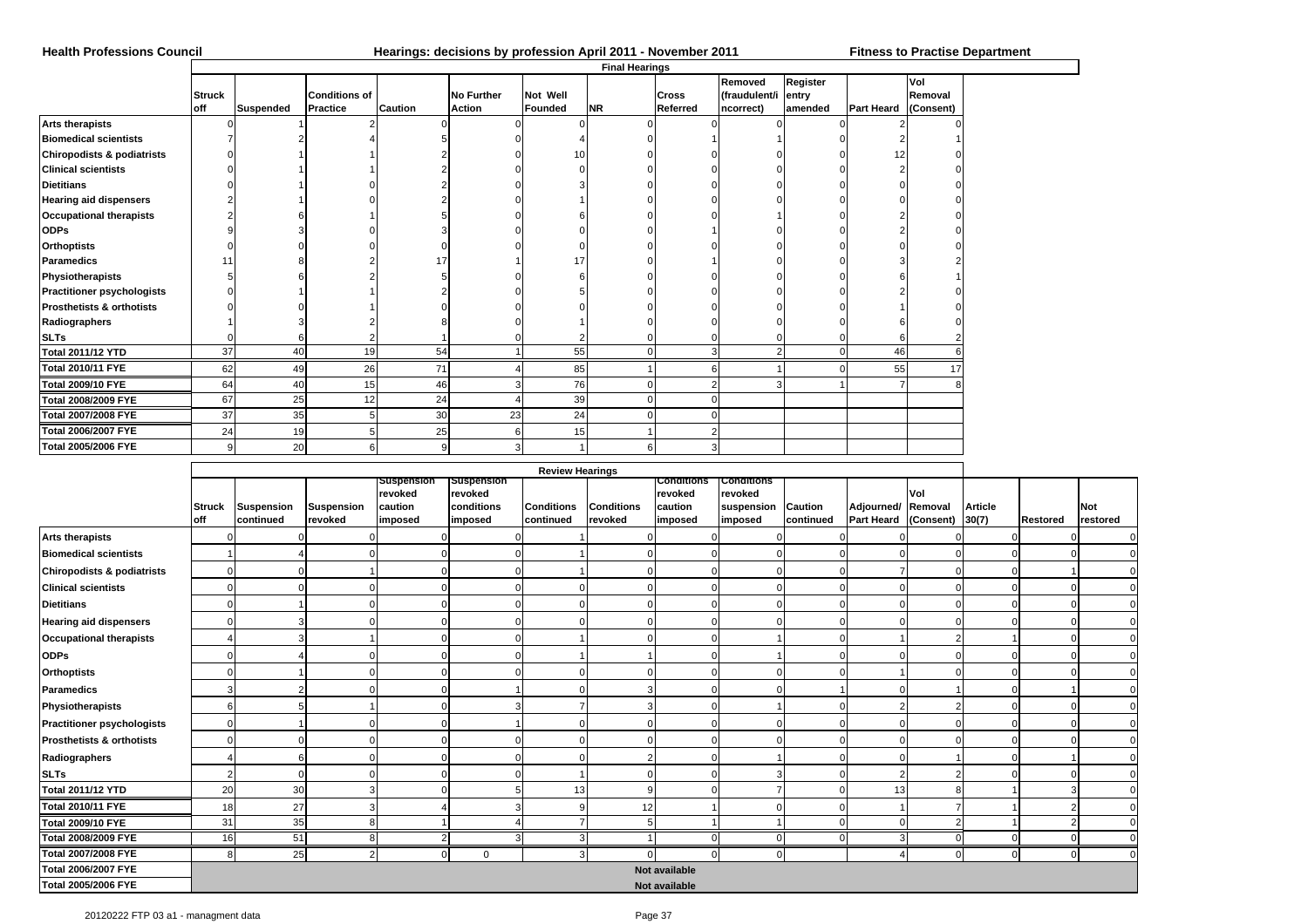**Length of Time Allegations April 2010 - March 2012 Fitness to Practise Department**

**Month of Panel**

|                     |                                                                  | 2010 |     |     |     |     |     |     |     |     | 2011 |     |     |     |     |     |     |     |     |         |     |     | 2012 |         |     |
|---------------------|------------------------------------------------------------------|------|-----|-----|-----|-----|-----|-----|-----|-----|------|-----|-----|-----|-----|-----|-----|-----|-----|---------|-----|-----|------|---------|-----|
|                     | <b>Months</b>                                                    | Apr  | May | Jun | Jul | Aug | Sep | Oct | Nov | Dec | Jan  | Feb | Mar | Apr | May | Jun | Jul | Aug | Sep | Oct Nov |     | Dec |      | Jan Feb | Mar |
|                     | $0 - 4$                                                          | 175  | 182 | 177 | 189 | 195 | 167 | 186 | 201 | 179 | 184  | 156 | 150 | 142 | 164 | 195 | 210 | 217 | 212 | 193     | 186 | 149 |      |         |     |
|                     | $5-8$                                                            | 62   | 61  | 55  | 65  | 59  | 62  | 58  | 52  | 68  | 56   | 73  | 82  | 76  | 63  | 59  | 58  | 62  | 61  | 83      | 99  | 99  |      |         |     |
|                     | $9 - 12$                                                         | 27   | 27  | 33  | 31  | 28  | 24  | 23  | 22  | 21  | 27   | 25  | 23  | 23  | 16  | 27  | 23  | 25  | 23  | 22      | 20  | 26  |      |         |     |
| င်္                 | 13-16                                                            | 6    | 13  | 12  | 14  | 16  | 14  | 14  | 13  | 13  | 11   | 12  | 11  |     | 9   | 6   | 10  | 8   | 6   | 11      | 13  | 12  |      |         |     |
|                     | 17-20                                                            | 5    | 4   | 4   | 2   | 3   | 5   | 3   |     | 8   | 10   | 10  | 6   | 5   | 6   | 6   | 5   | 3   | 5   | 3       | 3   | 5   |      |         |     |
| aiting              | $21 - 24$                                                        |      | 3   | 3   | 5   | 2   | 2   | 2   | 2   |     | 2    | 2   | 6   |     | 5   | 4   |     | 0   | 0   |         |     | 0   |      |         |     |
| శె                  | 25-28                                                            |      |     |     |     |     |     |     | 0   |     | 2    | 2   |     |     |     |     | 3   | 4   | 2   | 0       | 0   | 0   |      |         |     |
| m<br>ဖွံ့           | 29-32                                                            |      | 0   | C   | 0   |     |     | 0   | 0   | 0   | 0    | 0   |     |     |     |     |     |     |     |         |     |     |      |         |     |
| යී                  | over 33                                                          |      | 0   | 0   | 0   |     | 0   | 0   | 0   | O   | 0    | 0   |     | 0   | 0   |     | 0   | O   |     |         |     |     |      |         |     |
|                     | $1 - 4$                                                          | 152  | 151 | 34  | 119 | 104 | 100 | 110 | 116 | 109 | 102  | 99  | 98  | 86  | 88  | 85  | 82  | 76  | 76  | 82      | 91  | 100 |      |         |     |
|                     | $5-8$                                                            | 78   | 73  | 81  | 77  | 89  | 110 | 91  | 83  | 83  | 72   | 78  | 73  | 78  | 72  | 59  | 62  | 55  | 59  | 53      | 45  | 43  |      |         |     |
|                     | $9 - 12$                                                         | 33   | 33  | 35  | 33  | 41  | 29  | 29  | 33  | 38  | 52   | 39  | 35  | 33  | 26  | 28  | 24  | 27  | 27  | 23      | 24  | 20  |      |         |     |
| awaiting final<br>ල | 13-16                                                            |      |     |     | 11  | 6   | 8   | 16  | 15  | 16  | 10   | 12  | 12  | 12  | 15  | 13  | 11  | 14  | 8   | 8       |     | 14  |      |         |     |
|                     | 17-20                                                            |      |     | 9   | 5   | 4   | 3   | 2   | 3   | 3   | 4    |     |     | 8   | 5   | 3   | 5   | 6   | 5   | 2       | 0   |     |      |         |     |
| (from               | $21 - 24$                                                        | 2    |     |     | 2   | 5   | 4   | 6   | 3   |     | 0    | 0   |     |     | 3   | 6   | 6   | 5   | 4   |         | 2   | 2   |      |         |     |
|                     | 25-28                                                            |      |     |     |     |     |     | 0   | 2   |     | 3    |     |     | 0   | 0   |     | 0   |     |     |         |     |     |      |         |     |
| Cases               | $\frac{5}{16}$ 25-28<br>$\frac{29-32}{29}$<br>$\frac{29-32}{29}$ |      |     | 0   | 0   |     |     |     |     |     |      | 0   |     |     | 2   |     | 0   | 0   | 0   | ი       | 0   |     |      |         |     |
|                     |                                                                  |      | 0   | 0   | 0   | 0   | 0   | 0   | 0   | 0   |      |     |     | 0   | 0   |     | 2   | 2   | 0   | 0       | 0   | 0   |      |         |     |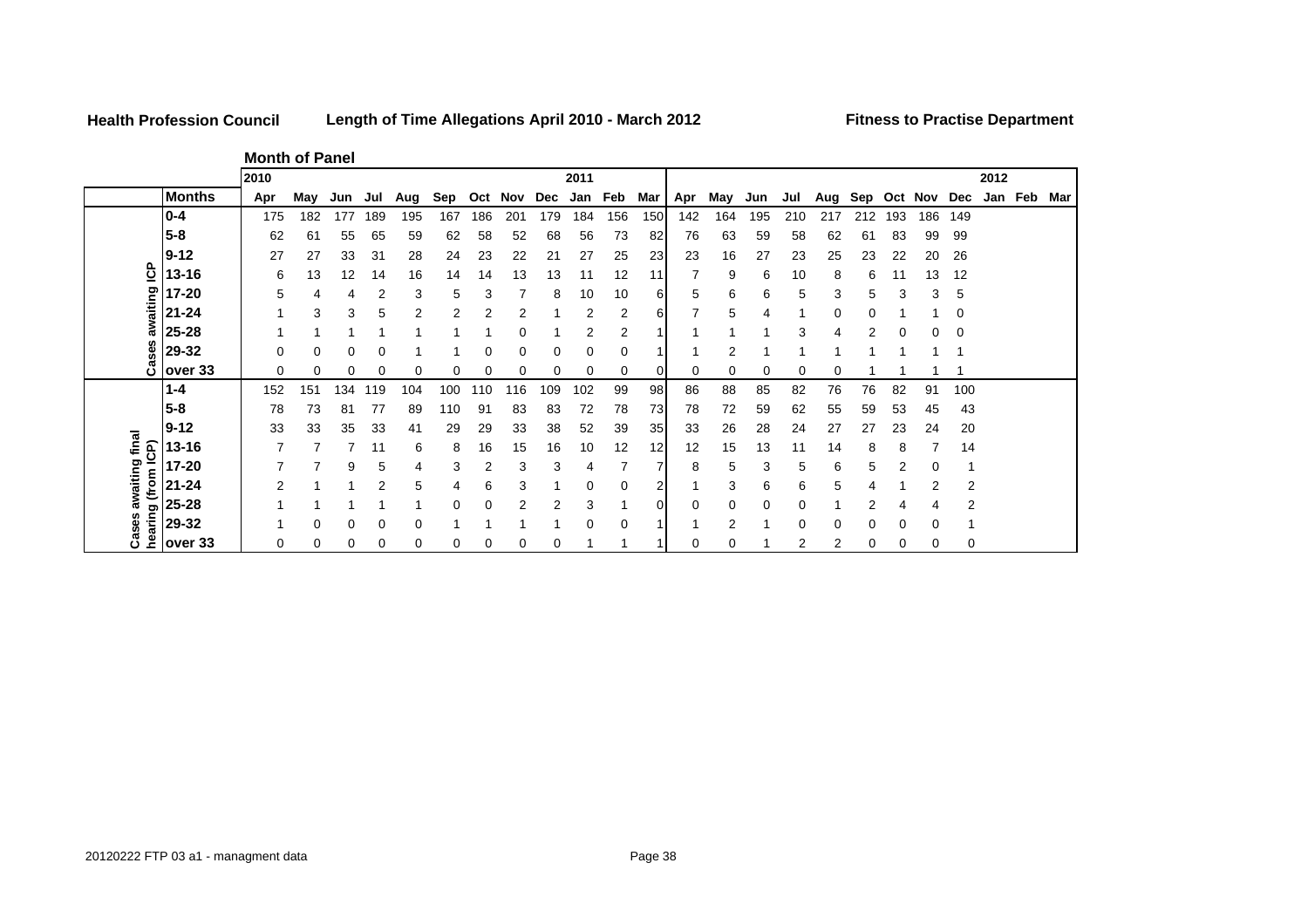

| Number of Months     | 4 | Cases 2003- Cases 2004-Cases 2005- Cases 2006- Cases 2007- Cases 2008- Cases 2009- Cases 2010- Cases 2011-<br>5. | 6             | 8 | 9   | 10  | 11              | <b>12 YTD</b>  |
|----------------------|---|------------------------------------------------------------------------------------------------------------------|---------------|---|-----|-----|-----------------|----------------|
| $1 - 4$              |   |                                                                                                                  |               |   | 133 | 255 | 228             | 152            |
| $5-8$                |   |                                                                                                                  |               |   | 138 | 152 | 188             | 135            |
| $9 - 12$             |   |                                                                                                                  |               |   | 57  | 40  | 62              | 44             |
| 13-16                |   |                                                                                                                  |               |   | 15  | 22  | 18 <sup>l</sup> | 17             |
| 17-20                |   |                                                                                                                  |               |   | 8   | 14  |                 | 11             |
| 21-24                |   |                                                                                                                  |               |   |     |     |                 | $2\vert$       |
| 25-28                |   |                                                                                                                  |               |   |     |     |                 | $\overline{3}$ |
| 29-32                |   |                                                                                                                  |               |   |     |     |                 | 11             |
| 33-36                |   |                                                                                                                  |               |   |     |     |                 | $\overline{0}$ |
| Over 36              |   |                                                                                                                  | Not availbale |   |     |     |                 | $\overline{0}$ |
| <b>Mean Months</b>   |   |                                                                                                                  |               |   |     |     |                 | 61             |
| <b>Median Months</b> |   |                                                                                                                  |               |   |     |     |                 | 51             |
| <b>Total Cases</b>   |   |                                                                                                                  |               |   | 363 | 489 | 512             | 365            |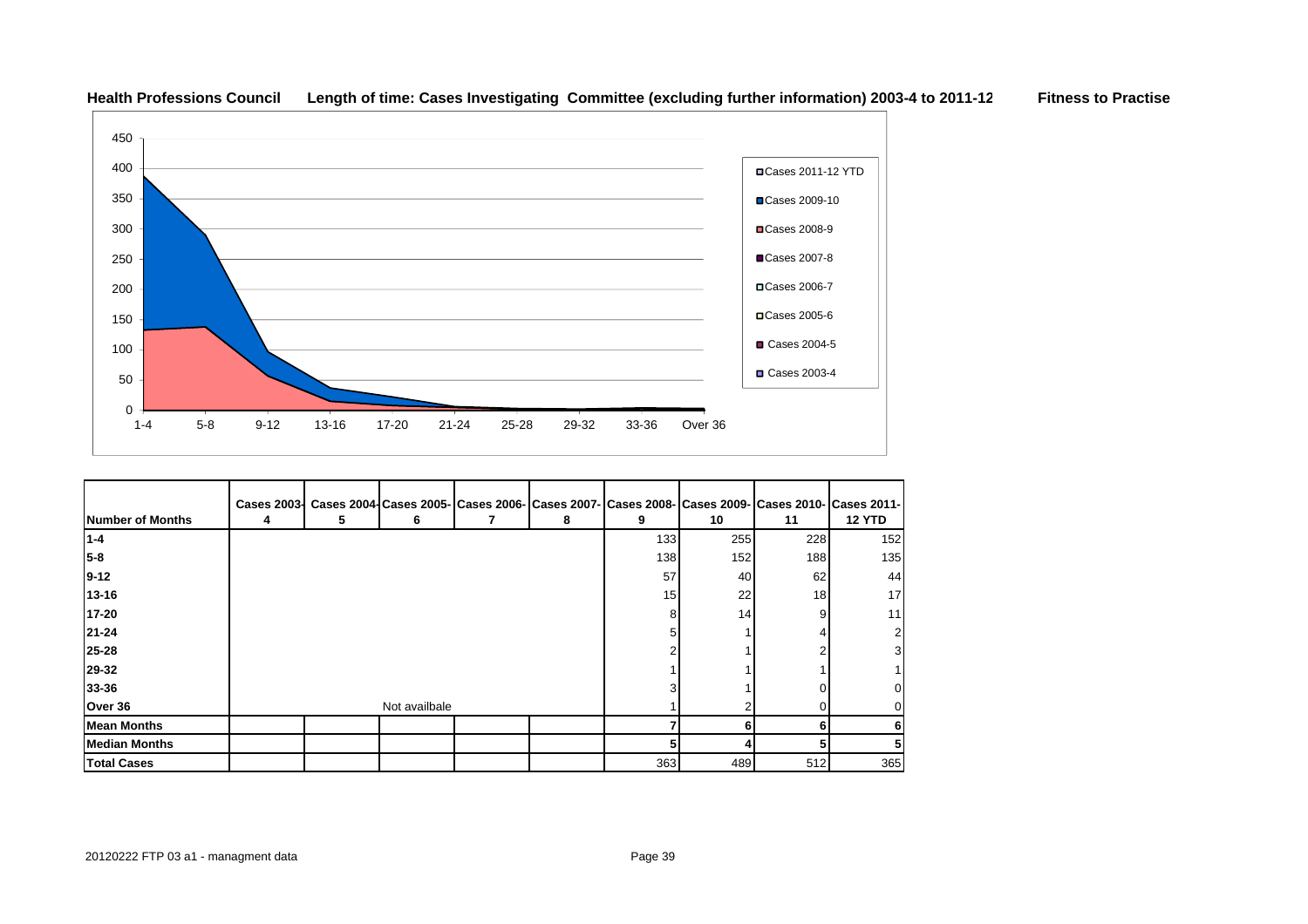

|                         |    |                 |    | Cases 2003 Cases 2004 Cases 2005- Cases 2006- Cases 2007- Cases 2008- Cases 2009- Cases 2010- Cases 2011- |     |                 |     |     |               |
|-------------------------|----|-----------------|----|-----------------------------------------------------------------------------------------------------------|-----|-----------------|-----|-----|---------------|
| <b>Number of Months</b> | 4  | 5               | 6  |                                                                                                           | 8   | 9               | 10  | 11  | <b>12 YTD</b> |
| $1 - 4$                 |    |                 |    |                                                                                                           |     |                 |     |     |               |
| $5-8$                   | 10 | 15 <sub>1</sub> | 14 |                                                                                                           |     | 10 <sup>1</sup> | 23  | 35  | 15            |
| $9 - 12$                |    | 16              | 19 | 33                                                                                                        | 25  | 29              | 56  | 75  | 51            |
| $13 - 16$               |    |                 | 12 | 28                                                                                                        | 57  | 52              | 52  | 104 | 64            |
| $17 - 20$               |    |                 |    | 18                                                                                                        | 37  | 35              | 45  | 48  | 42            |
| $21 - 24$               |    |                 |    | 12                                                                                                        | 14  | 24              | 34  | 27  | 24            |
| 25-28                   |    |                 |    |                                                                                                           | 15  | 151             | 19  |     |               |
| 29-32                   |    |                 |    |                                                                                                           |     |                 | 12  |     |               |
| 33-36                   |    |                 |    |                                                                                                           |     |                 |     |     |               |
| Over 36                 |    |                 |    |                                                                                                           |     |                 |     |     |               |
| <b>Mean Months</b>      |    | 12              | 13 | 16                                                                                                        | 17  | 18              | 18  | 15  |               |
| <b>Median Months</b>    |    | 10              | 11 | 15                                                                                                        | 16  | 16              | 16  | 14  | 15            |
| <b>Total Cases</b>      | 23 | 41              | 57 | 106                                                                                                       | 156 | 175             | 256 | 315 | 218           |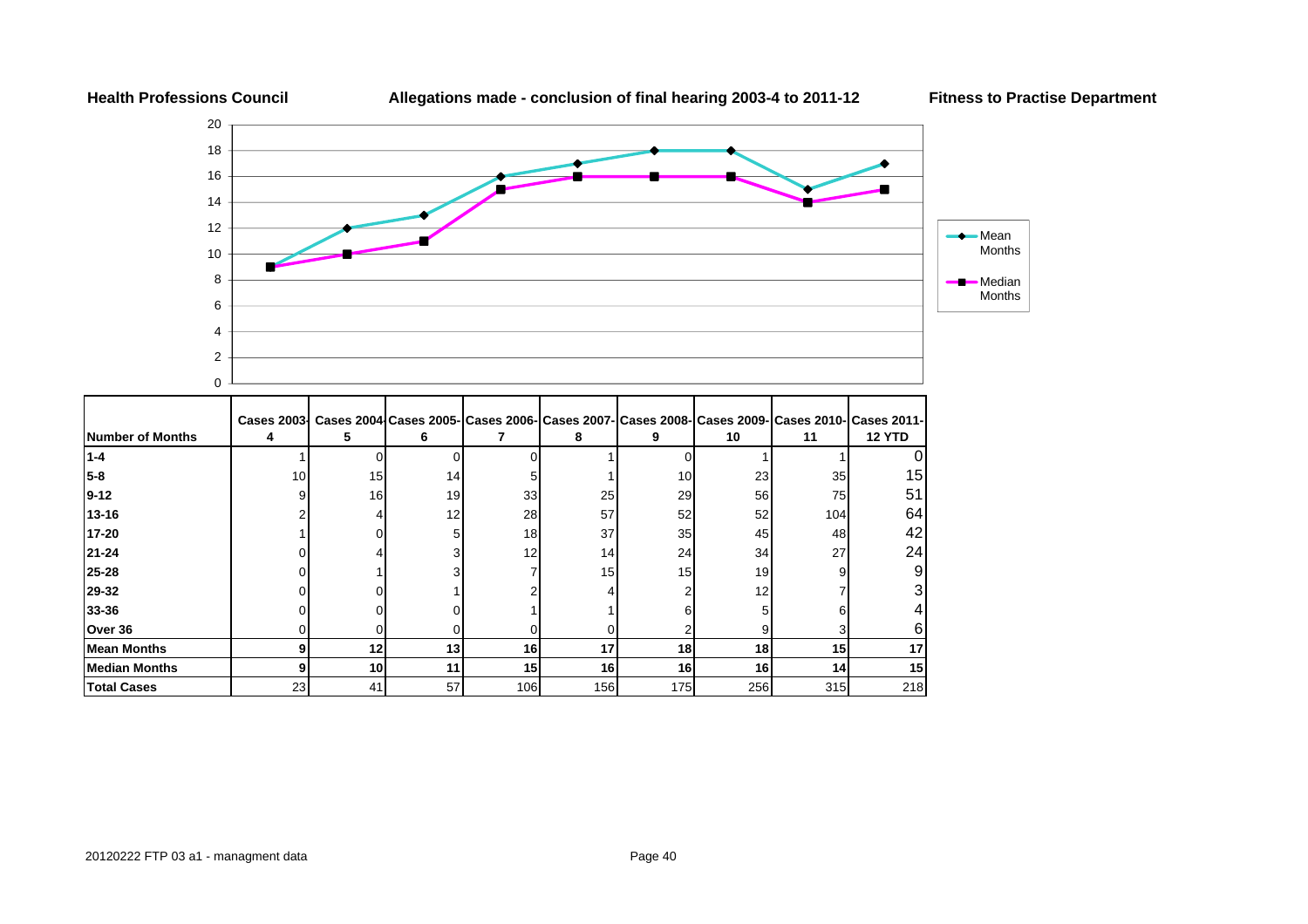



| Number of Months | $% 2003 - 4$ | $% 2004-5$       | $% 2005 - 6$ | % 2006-7         | $%2007-8$ | $% 2008-9$    | $% 2009-10$ |      | % 2010 -11  % 2011 YTD |
|------------------|--------------|------------------|--------------|------------------|-----------|---------------|-------------|------|------------------------|
| $1-4$            | 4.3          | 0.0 <sub>l</sub> | 0.0          | 0.0 <sub>l</sub> | 0.6       | 0.0           | 0.4         | 0.3  | 0.0                    |
| $15-8$           | 43.5         | 36.6             | 24.6         | 4.7              | 0.6       | 5.7           | 9.0         | 11.1 | 8.4                    |
| $9 - 12$         | 39.1         | 39.0             | 33.3         | 31.1             | 16.0      | 16.6          | 21.9        | 23.9 | 26.5                   |
| 13-16            | 8.7          | 9.8              | 21.1         | 26.4             | 36.5      | 29.7          | 20.3        | 33.1 | 30.1                   |
| 17-20            | 4.3          | 0.0              | 8.8          | 17.0             | 23.7      | 20.0          | 17.6        | 15.3 | 18.1                   |
| $21 - 24$        |              | 9.8              | 5.3          | 11.3             | 9.0       | 13.7          | 13.3        | 8.3  | 8.4                    |
| 25-28            |              | 2.4              | 5.3          | 6.6              | 9.6       | 8.6           | 7.4         | 2.9  | 3.6                    |
| 29-32            |              | 0.0              | 1.8          | 1.9              | 2.6       | $1.1^{\circ}$ | 4.7         | 2.2  | 0.0                    |
| 33-36            |              | 0.01             | 0.0          | 0.9              | 0.6       | 3.4           | 2.0         | 1.9  | 2.4                    |
| Over 36          |              | 0.0              | 0.0          | 0.9              | 0.6       | 1.1           | 3.5         | 1.0  | 2.4                    |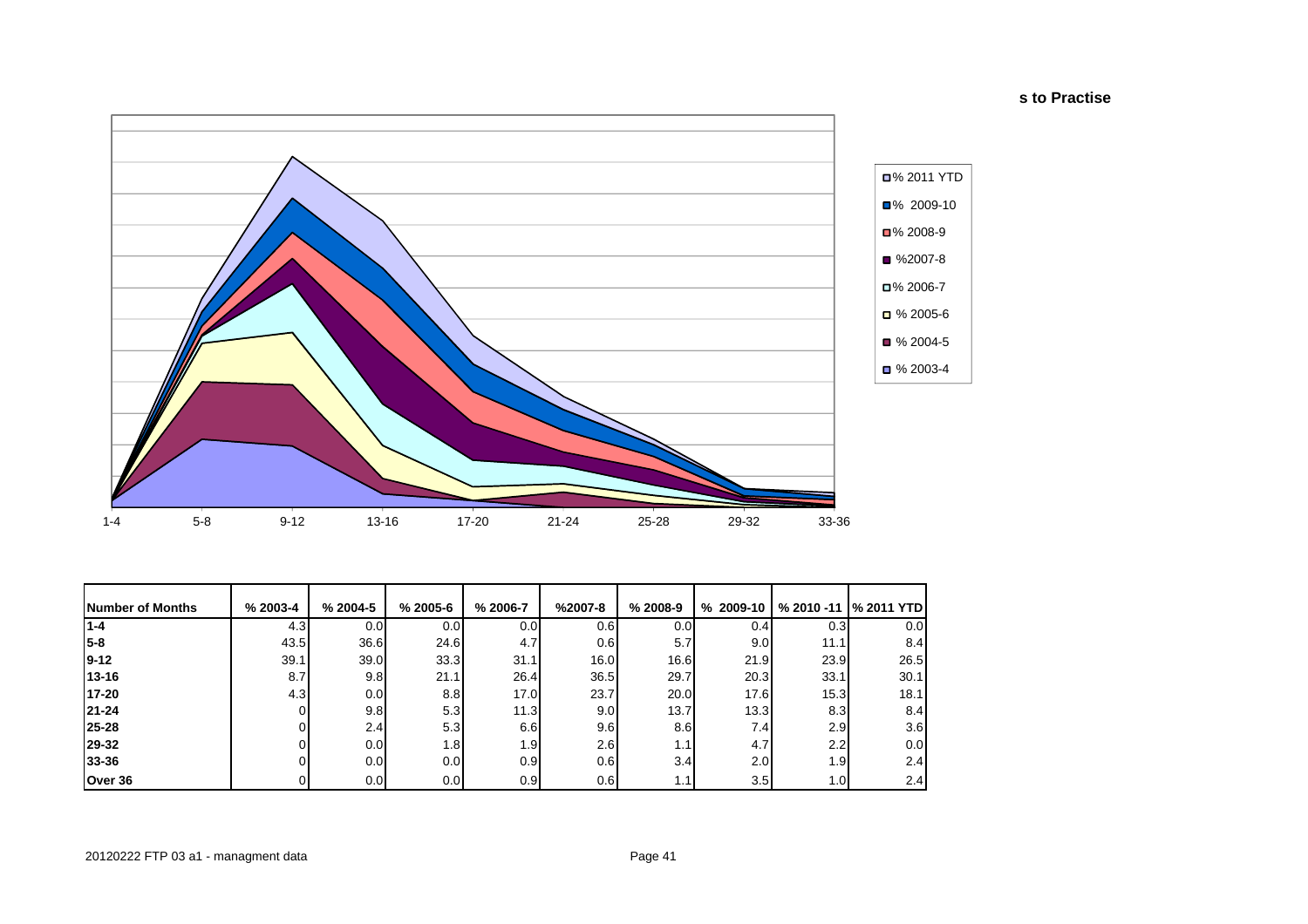



|                       |                     |    |                                                           |     |     |                 |                                          |     | <b>Cases 2011-12</b> |
|-----------------------|---------------------|----|-----------------------------------------------------------|-----|-----|-----------------|------------------------------------------|-----|----------------------|
| Number of Months      | <b>Cases 2003-4</b> |    | Cases 2004-5   Cases 2005-6   Cases 2006-7   Cases 2007-8 |     |     |                 | Cases 2008-9 Cases 2009-10 Cases 2010-11 |     | <b>YTD</b>           |
| $1 - 4$               | 19                  | 26 | 44                                                        | 69  | 83  | 57              | 98                                       | 161 | 85                   |
| $15 - 8$              |                     |    |                                                           | 27  | 45  | 72              | 83                                       | 98  | 81                   |
| $9 - 12$              |                     |    |                                                           |     | 17  | 28              | 45                                       | 34  | 26                   |
| 13-16                 |                     |    |                                                           |     | 10  | 13 <sub>l</sub> |                                          |     | 16                   |
| 17-20                 |                     |    |                                                           |     |     |                 | 10                                       |     |                      |
| 21-24                 |                     |    |                                                           |     |     |                 |                                          |     |                      |
| 25-28                 |                     |    |                                                           |     |     |                 |                                          |     |                      |
| 29-32                 |                     |    |                                                           |     |     |                 |                                          |     |                      |
| $33 - 36$             |                     |    |                                                           |     |     |                 |                                          |     |                      |
| over 36               |                     |    |                                                           |     |     |                 |                                          |     |                      |
| <b>Mean Months</b>    |                     |    |                                                           | 4.5 | 6   |                 |                                          |     |                      |
| <b>Meadian Months</b> |                     |    |                                                           |     |     |                 |                                          |     |                      |
| <b>Total Cases</b>    | 23                  | 41 | 57                                                        | 107 | 157 | 175             | 256                                      | 315 | 218                  |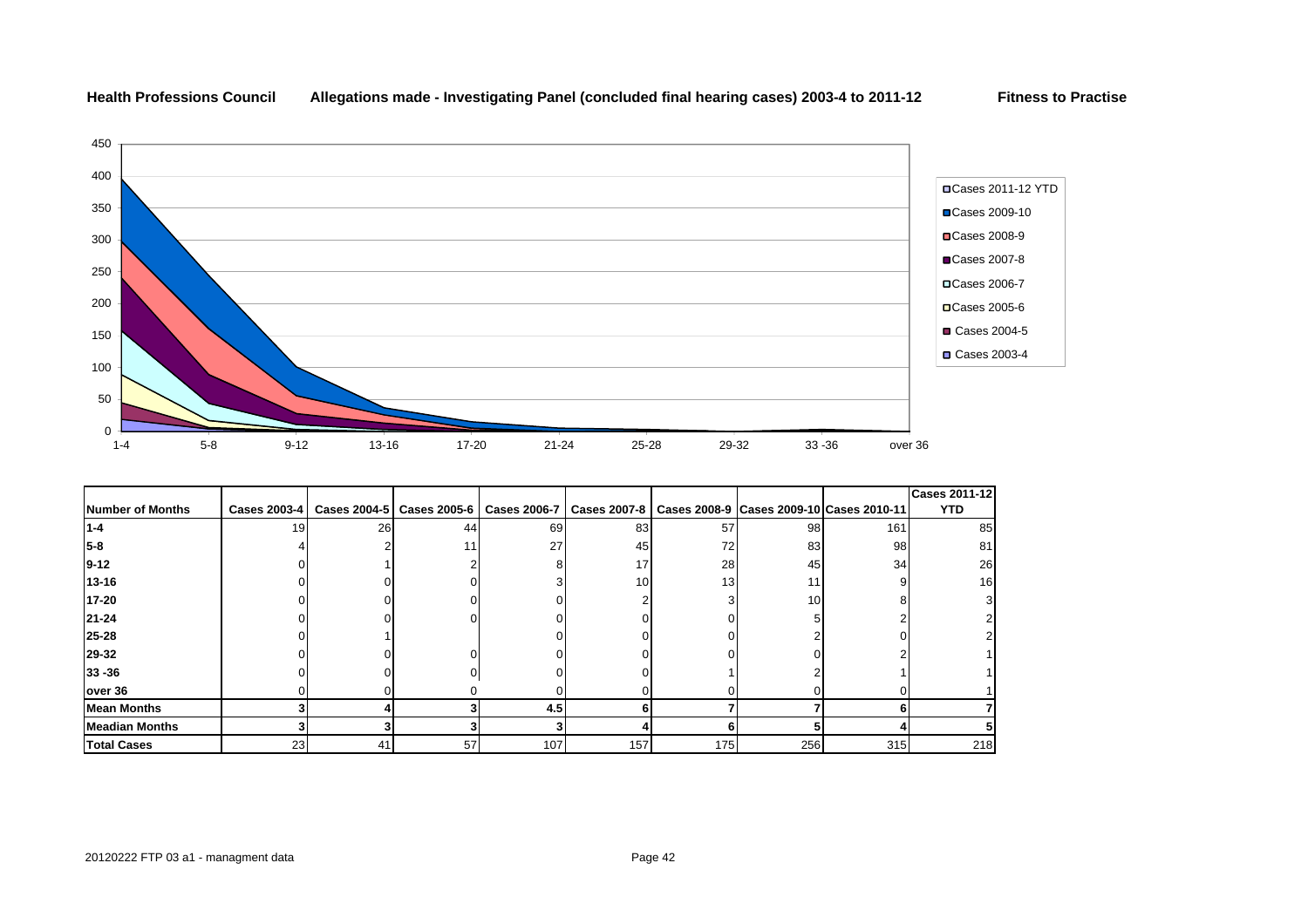**Allegations made - Investigating Panel percentages Fitness to Practise Department**



|                  |          |            |              |                 |          |                 |                 |           | % 2011-12  |
|------------------|----------|------------|--------------|-----------------|----------|-----------------|-----------------|-----------|------------|
| Number of Months | % 2003-4 | $% 2004-5$ | $% 2005 - 6$ | % 2006-7        | % 2007-8 | % 2008-9        | % 2009-10       | % 2010-11 | <b>YTD</b> |
| $1 - 4$          | 83       | 63         | 77           | 64              | 53       | 33              | 38 <sup>1</sup> | 51        | 46         |
| $5 - 8$          | 17       |            | 19           | 25 <sub>l</sub> | 29       | 41              | 32              | 31        | 31         |
| $9 - 12$         |          |            |              |                 |          | 16 <sub>1</sub> | 18              |           | 11         |
| $13 - 16$        | n.       |            | n.           |                 |          |                 |                 |           |            |
| 17-20            | n.       |            | n.           |                 |          |                 |                 |           |            |
| $21 - 24$        |          |            |              |                 |          |                 |                 |           |            |
| 25-28            |          |            | n.           |                 |          |                 |                 |           |            |
| 29-32            |          |            |              |                 |          |                 |                 |           |            |
| 33-36            |          |            |              |                 |          |                 |                 |           |            |
| over 36          |          |            | DІ           |                 |          |                 |                 |           |            |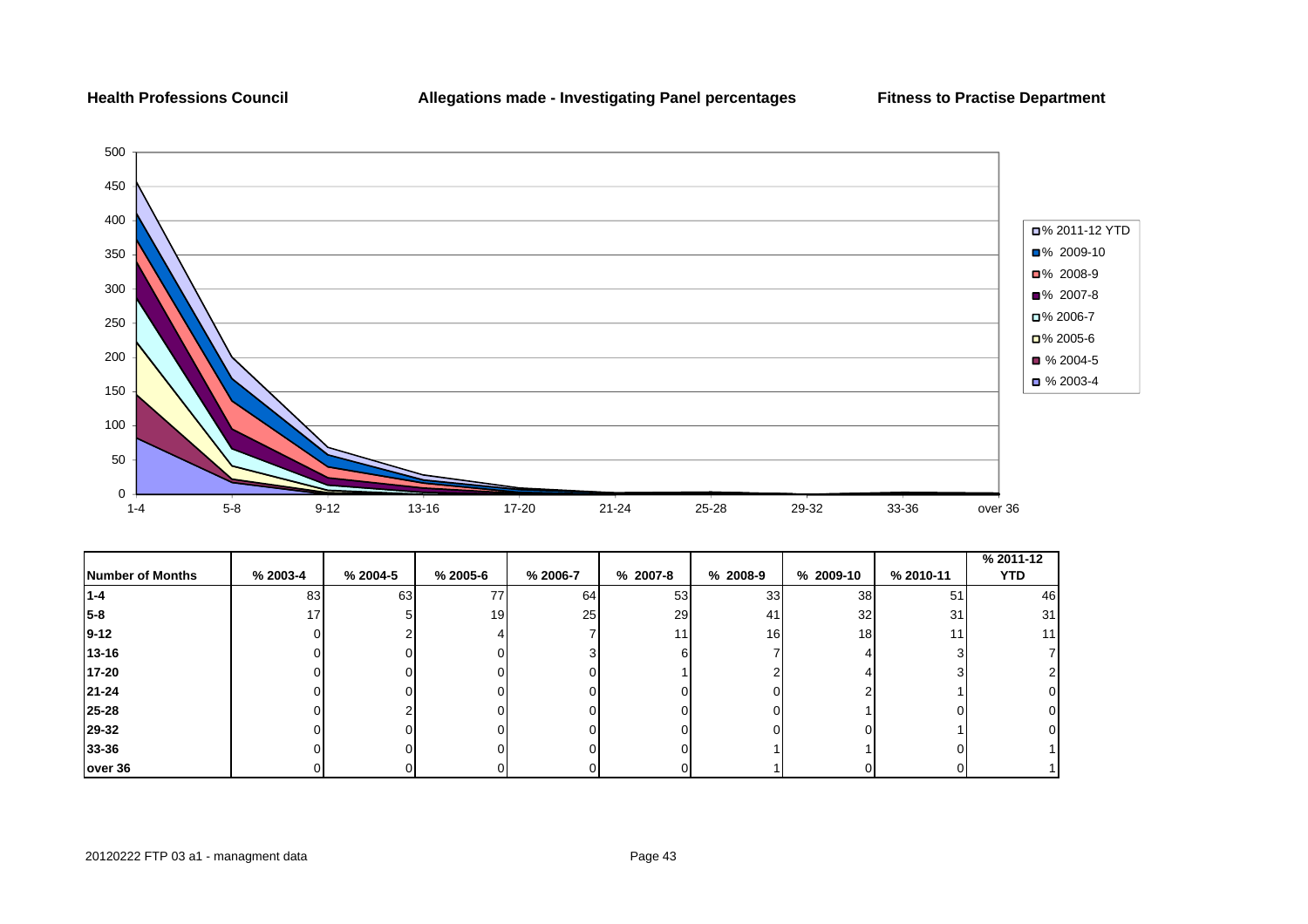# **Investigating Panel - Case Conclusion (concluded final hearing cases) Fitness to Practise Department**



|                      |                     |    |                             |                     |                     |     |                                              |     | <b>Cases 2011-12</b> |
|----------------------|---------------------|----|-----------------------------|---------------------|---------------------|-----|----------------------------------------------|-----|----------------------|
| Number of Months     | <b>Cases 2003-4</b> |    | Cases 2004-5   Cases 2005-6 | <b>Cases 2006-7</b> | <b>Cases 2007-8</b> |     | Cases 2008-9   Cases 2009-10   Cases 2010-11 |     | <b>YTD</b>           |
| 11-4                 |                     | 8  |                             |                     |                     |     | 26                                           | 28  | 17                   |
| 5-8                  | 15 <sub>l</sub>     | 21 | 27                          | 37                  | 37                  | 51  | 87                                           | 114 | 98                   |
| $9 - 12$             |                     |    | 13                          | 32 <sub>l</sub>     | 64                  | 62  | 63                                           | 121 | 55                   |
| 13-16                |                     |    | հ                           | 18 <sup>1</sup>     | 26                  | 34  | 43                                           | 34  | 31                   |
| 17-20                |                     |    |                             | 9                   | 11                  |     | 20                                           |     | 10I                  |
| $21 - 24$            |                     |    |                             |                     |                     |     |                                              |     |                      |
| 25-28                |                     |    |                             |                     |                     |     |                                              |     |                      |
| 29-32                |                     |    |                             |                     |                     |     |                                              |     |                      |
| 33-36                |                     |    |                             |                     |                     |     |                                              |     |                      |
| Over 36              |                     |    |                             |                     |                     |     |                                              |     |                      |
| <b>Mean Months</b>   |                     |    | 10 <sup>1</sup>             | 11.5                | 12                  |     | 11                                           |     | 10                   |
| <b>Median Months</b> |                     |    |                             | 10                  | 11                  | 10  |                                              |     |                      |
| <b>Total Cases</b>   | 23                  | 41 | 57                          | 107                 | 157                 | 175 | 256                                          | 315 | 218                  |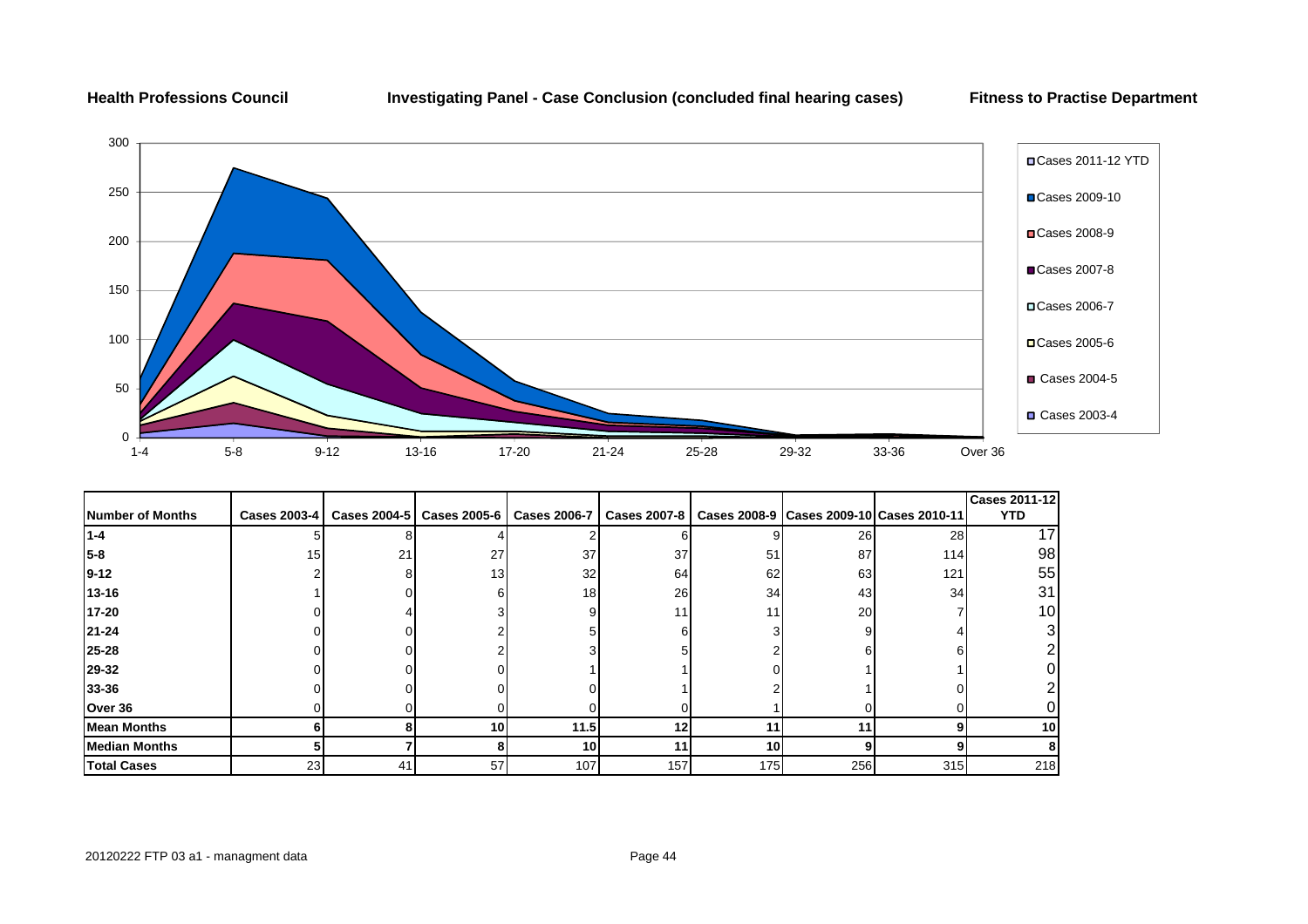**Investigating Panel - Case Conclusion percentages Fitness to Practise Department** 



|                         |          |                 |            |                 |          |                 |                 |           | % 2011-12      |
|-------------------------|----------|-----------------|------------|-----------------|----------|-----------------|-----------------|-----------|----------------|
| <b>Number of Months</b> | % 2003-4 | $% 2004-5$      | $% 2005-6$ | % 2006-7        | % 2007-8 | % 2008-9        | % 2009-10       | % 2010-11 | <b>YTD</b>     |
| $1 - 4$                 | 22       | 20              |            |                 |          |                 | 10 <sup>1</sup> | 9         | 11             |
| $5 - 8$                 | 65       | 51              | 47         | 35              | 24       | 29              | 34              | 36        | 43             |
| $19-12$                 | 9        | 20              | 23         | 30 <sup>1</sup> | 41       | 35 <sub>l</sub> | 25              | 39        | 22             |
| $13 - 16$               |          |                 | 11         | 17 <sub>1</sub> | 17       | 19              | 17 <sub>1</sub> | 11        | 17             |
| 17-20                   |          | 10 <sup>1</sup> | 5          | 8               |          |                 | 8               |           | 61             |
| 21-24                   | $\cap$   |                 |            |                 |          |                 |                 |           | 01             |
| 25-28                   |          |                 |            | っ               | 3        |                 |                 |           | 01             |
| 29-32                   |          |                 | $\Omega$   |                 |          |                 |                 |           | οI             |
| 33-36                   | $\Omega$ |                 | $\Omega$   |                 |          |                 |                 |           |                |
| Over 36                 | 0        |                 | 01         |                 |          |                 |                 |           | $\overline{0}$ |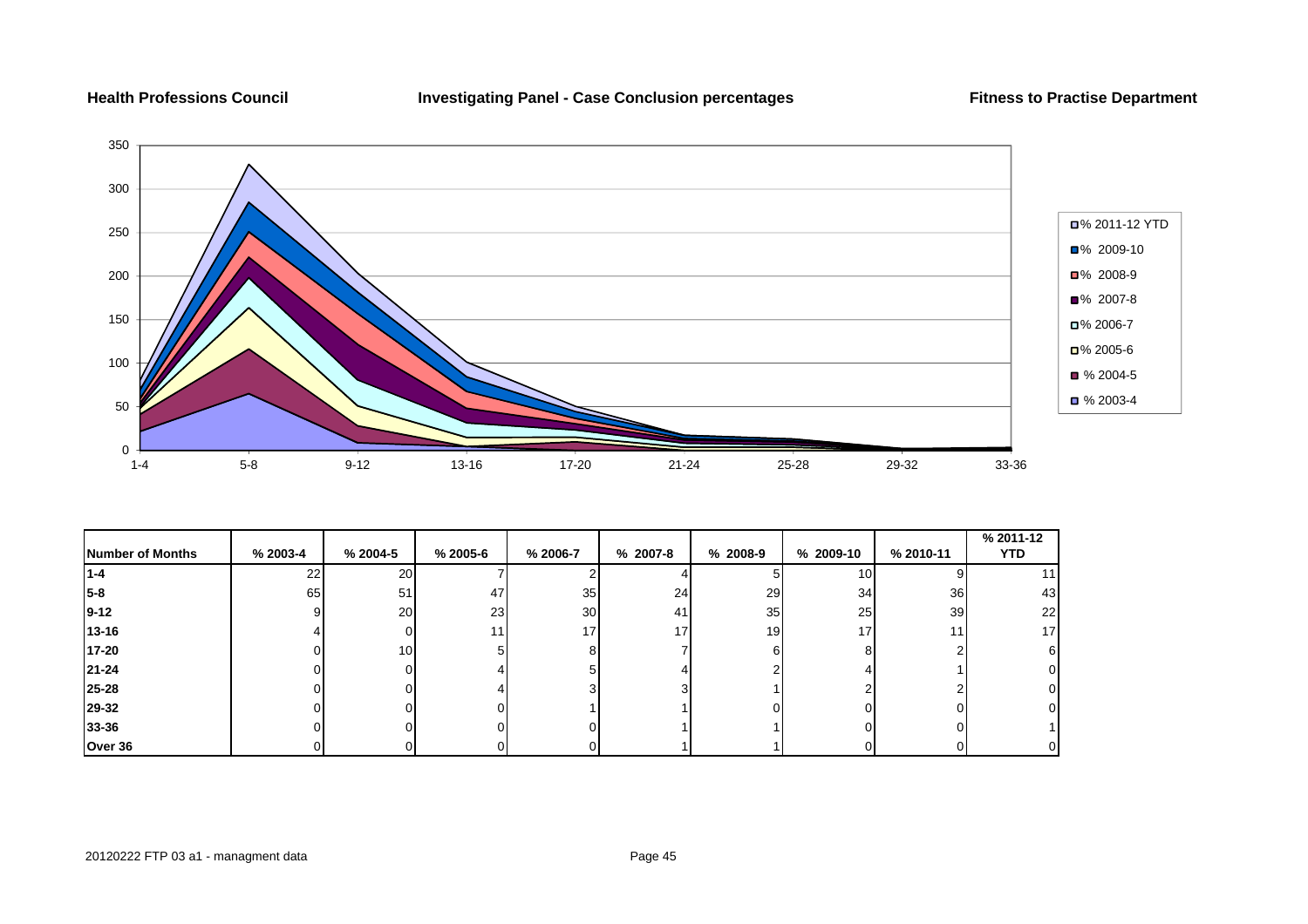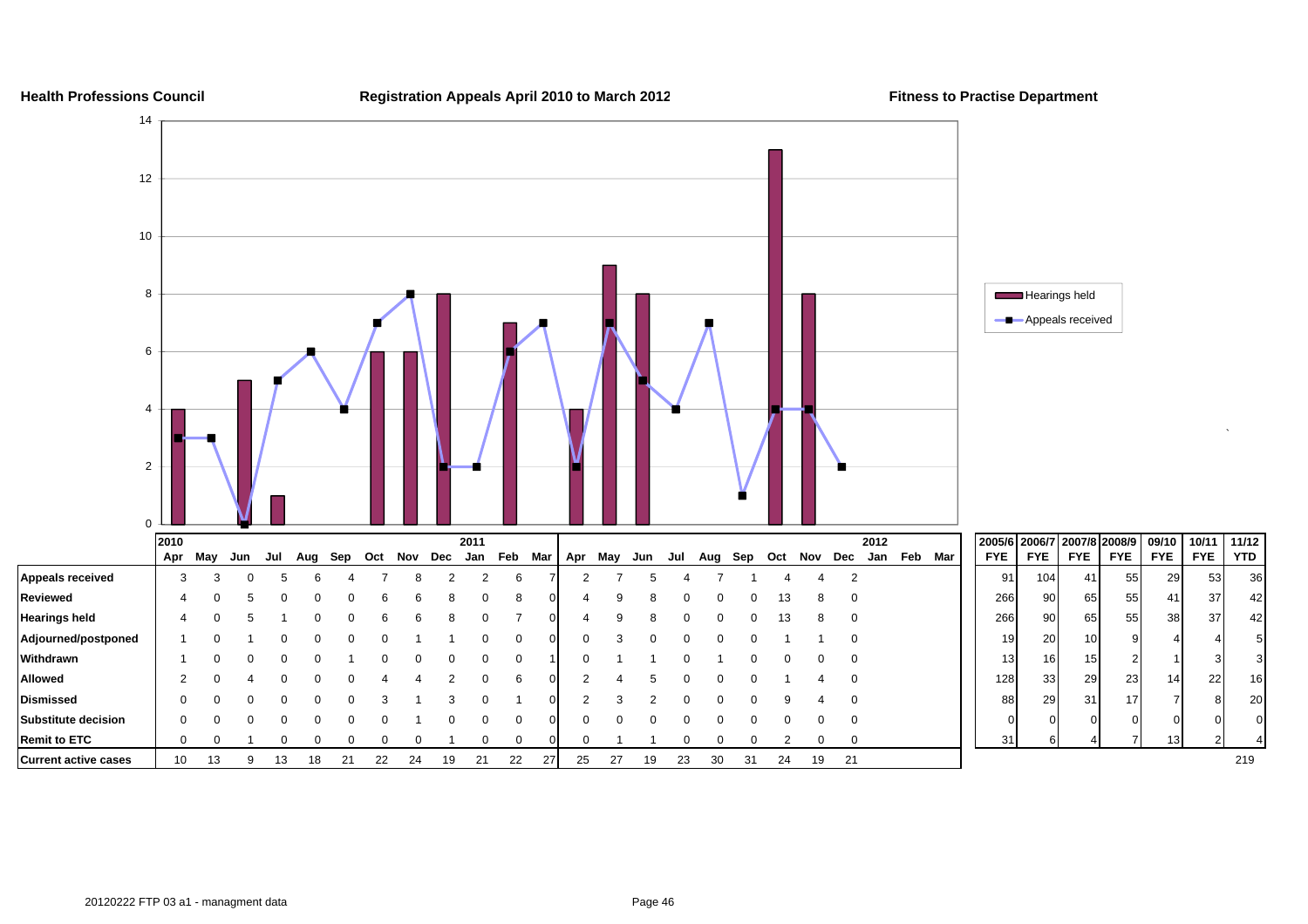Apr May Jun Jul Aug Sep Oct Nov Dec Jan Feb Mar|Apr May Jun Jul Aug Sep Oct Nov Dec Jan Feb Mar||FYE|FYE|FYE|FYE|FYE|FYE|TYE|TYE| **c** | 1 0 3 3 2 1 4 1 1 1 1 3| 2 2 5 1 7 3 6 1 0 || 53| 21| 42| 56| 32| 21| 27 e | 0 0 1 0 2 0 0 0 1 3 2 3| 0 3 2 2 2 4 5 1 1 | -1 | -1 31| -38| -27| -44| -38| -12| -20 0 0 0 4 0 0 2 0 0 1 0 0 0 1 0 0 0 3 0 2 0 10 10 63276 **Anonymous** 0 3 1 2 6 4 0 2 2 3 2 1 0 3 5 5 10 0 4 1 1 50 78 38 47 31 26 29 **Professional** 17 9 16 23 12 28 13 21 28 30 23 32 10 6 17 20 11 12 16 17 11**Total receivedd |** 18 12 21 32 22 33 19 24 32 38 28 39| 12 15 29 28 30 22 31 22 13 **2010 2011 2012**  $\Omega$ 1020 30 40 50 60**COPER CASES** Total received

70

**Public**

**Police**

**Visits**

**HPC**

#### **Protection of Title April 2009 to March 2012 Fitness to Practise Department**